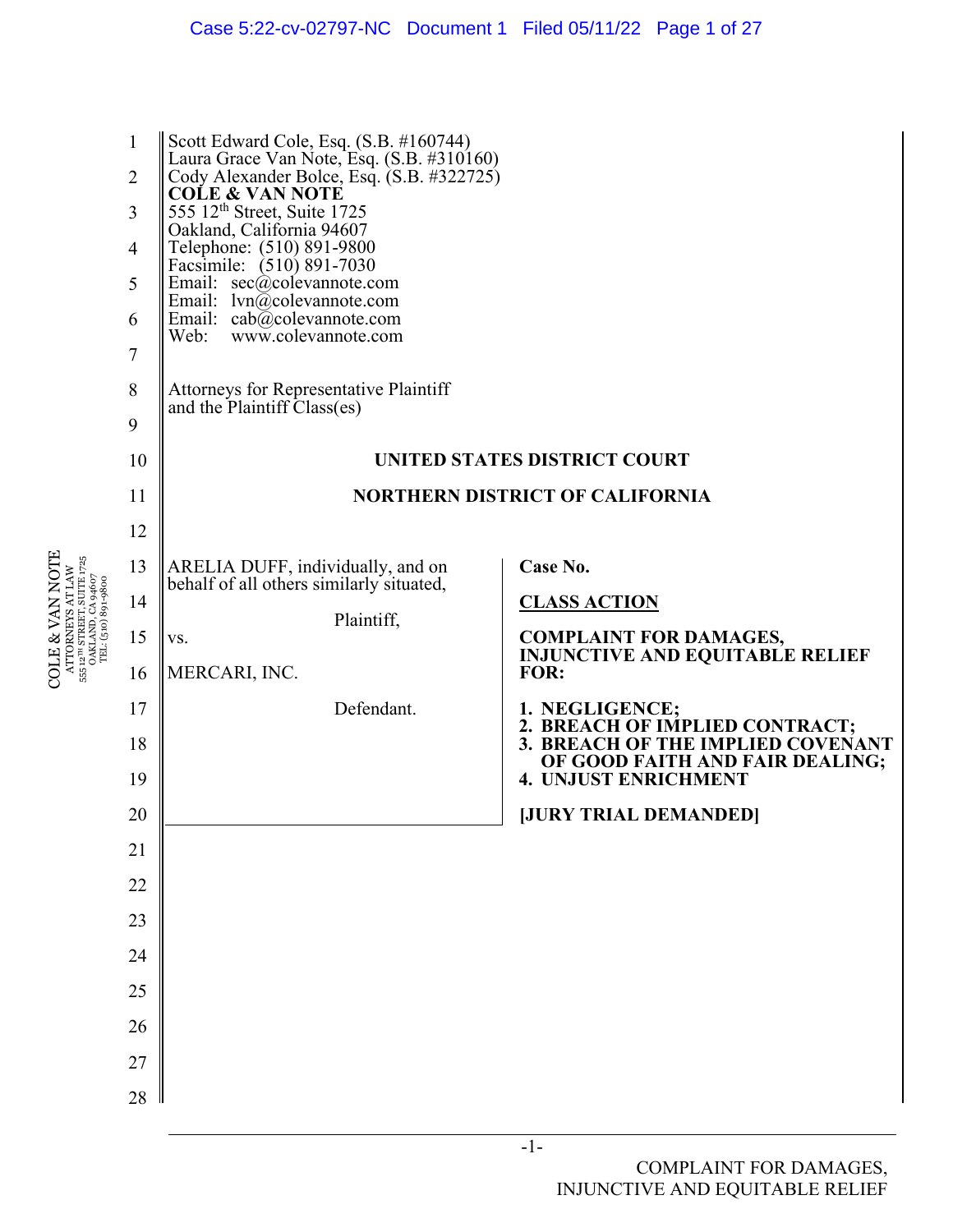1 Representative Plaintiff alleges as follows:

- 2
- 3

4

5

6

7

8

9

12

17

#### **INTRODUCTION**

10 11 1. Representative Arelia Duff ("Duff" or "Representative Plaintiff") brings this class action against Defendant Mercari, Inc. for its failure to properly secure and safeguard Representative Plaintiff's and Class Members' accounts and the personally identifiable information stored within Defendant's information network, including, without limitation, their full names, addresses, email address, and payment card and bank account information, (these types of information, *inter alia*, being hereafter referred to, collectively, as "personally identifiable information" or "PII"),<sup>1</sup> and to properly secure and safeguard Representative Plaintiff's and Class Members' PII and financial information stored within Defendant's information network.

2. With this action, Representative Plaintiff seeks to hold Defendant responsible for the harms it caused and will continue to cause Representative Plaintiff and the countless other similarly situated persons in a security failure in or around the first few months of 2022, by which cyber-criminals were able to infiltrate Defendant's inadequately protected network servers and access Representative Plaintiff's and other users' accounts, including the bank account and payment card information stored thereon.

18 19 20 3. Representative Plaintiff further seeks to hold Defendant responsible for not ensuring that the compromised PII and financial information was maintained in a manner consistent with industry and other relevant standards.

21 22 23 4. Defendant did not inform Representative Plaintiff of any security issues on its app or regarding her account. Instead, Representative Plaintiff only learned of these security failures when she discovered fraudulent purchases (i.e., not made by her) on her Mercari account.

24

25

26 27 28 1 Personally identifiable information ("PII") generally incorporates information that can be used to distinguish or trace an individual's identity, either alone or when combined with other personal or identifying information. 2 C.F.R. § 200.79. At a minimum, it includes all information that on its face expressly identifies an individual. PII also is generally defined to include certain identifiers that do not on their face name an individual, but that are considered to be particularly sensitive and/or valuable if in the wrong hands (for example, Social Security numbers, passport numbers, driver's license numbers, financial account numbers).

-2-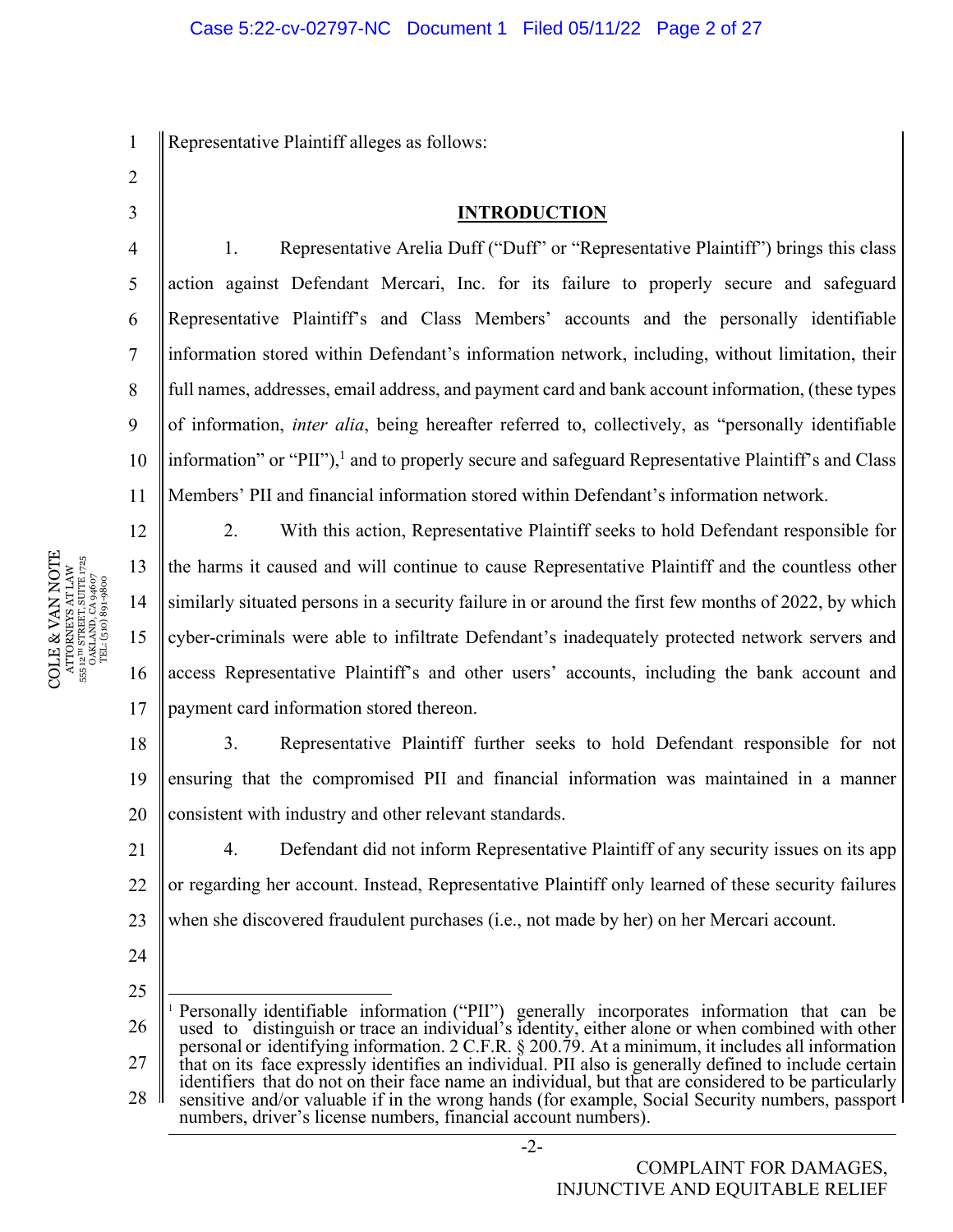1 2 3 5. Defendant acquired, collected and stored Representative Plaintiff's and Class Members' PII and/or financial information in connection with their purchase of goods through Defendant's app.

6. Therefore, at all relevant times, Defendant knew, or should have known, that Representative Plaintiff and Class Members would use Defendant's networks to store and/or share sensitive data, including PII and financial information, because Defendant required that they provide this information to use its app.

8 9 10 11 7. By obtaining, collecting, using, and deriving a benefit from Representative Plaintiff's and Class Members' PII and financial information, Defendant assumed legal and equitable duties to those individuals. These duties arise from state and federal statutes and regulations as well as common law principles.

12 13 14 15 16 17 18 19 20 21 22 23 24 8. Defendant disregarded the rights of Representative Plaintiff and Class Members by intentionally, willfully, recklessly, or negligently failing to take and implement adequate and reasonable measures to ensure that Representative Plaintiff's and Class Members' PII and financial information was safeguarded, failing to take available steps to prevent an unauthorized disclosure of data, failing to secure their accounts such that unauthorized individuals could not gain access to them, and failing to follow applicable, required, and appropriate protocols, policies, and procedures regarding the encryption of data, even for internal use. As a result, the PII and financial information of Representative Plaintiff and Class Members was compromised through disclosure to an unknown and unauthorized third party—an undoubtedly nefarious third party that seeks to profit off this disclosure by further defrauding Representative Plaintiff and Class Members in the future. Representative Plaintiff and Class Members have a continuing interest in ensuring that their accounts are secure, and their information is and remains safe. As such, they are entitled to injunctive and other equitable relief.

25 26

#### **JURISDICTION AND VENUE**

27 28 9. Jurisdiction is proper in this Court under 28 U.S.C. §1332 (diversity jurisdiction). Specifically, this Court has subject matter and diversity jurisdiction over this action under 28

 $\begin{array}{c} \text{COLE} \& \text{VAN NOTE} \\\text{ATTORNENS AT LAW} \\\text{s5: } \text{a}^{\text{un} \text{SRREITS}} \text{ SUTE} \text{ J75} \\\text{s5: } \text{a}^{\text{un} \text{SRREITS}} \text{ SUTE} \text{ J75} \\\text{s5: } \text{a}^{\text{un} \text{S}} \text{J81} \text{J83} \text{J4607} \\\text{TL} \\\text{s1: } \text{G1: } \text{G1: } \text{G2: } \text{G3: } \text{G4: } \text{G5: } \text{G$ COLE & VAN NOTE 555 12TH STREET, SUITE 1725 ATTORNEYS AT LAW OAKLAND, CA 94607 TEL: (510) 891-9800 4

5

6

7

-3-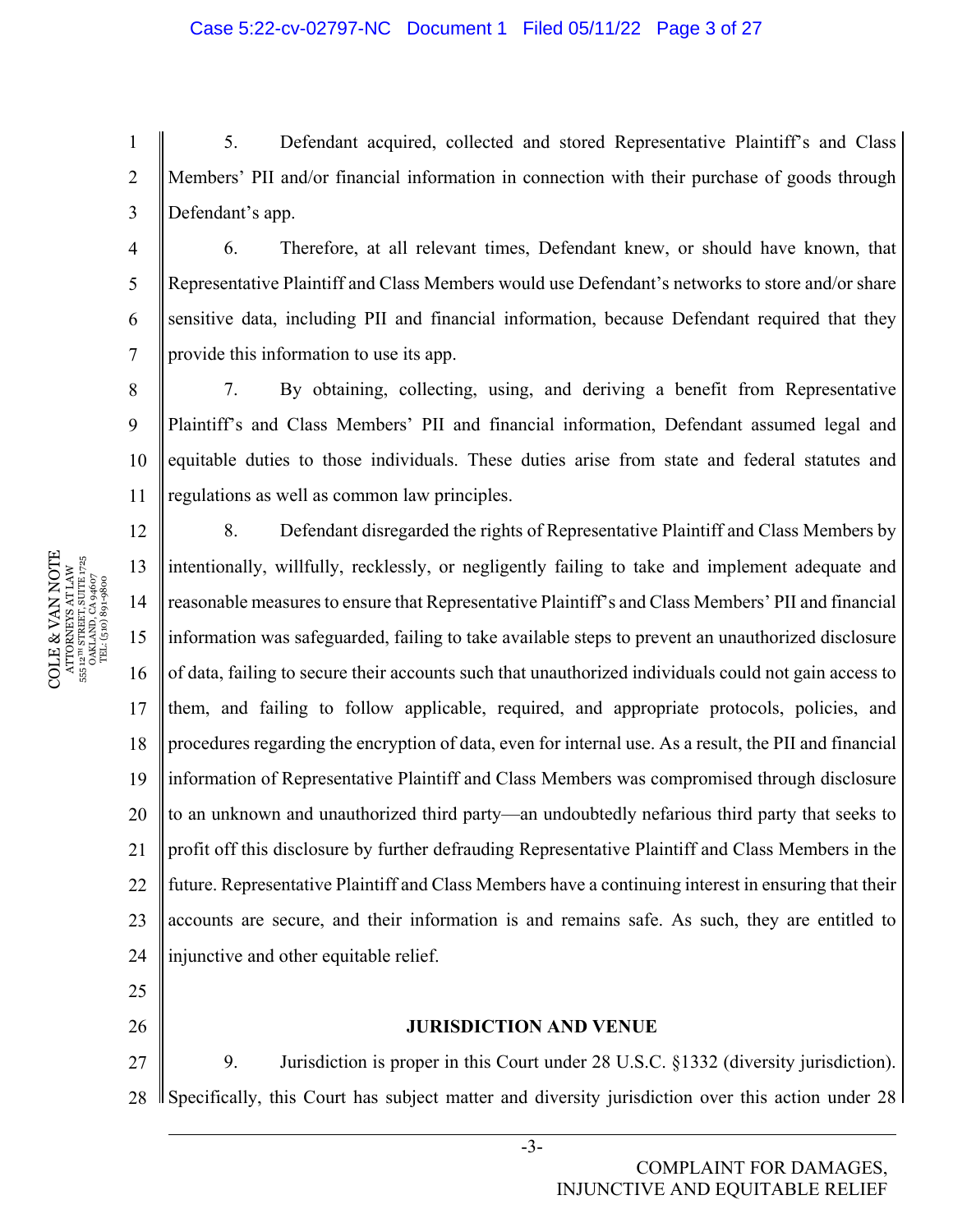#### Case 5:22-cv-02797-NC Document 1 Filed 05/11/22 Page 4 of 27

1 2 3 U.S.C. § 1332(d) because this is a class action where the amount in controversy exceeds the sum or value of \$5 million, exclusive of interest and costs, there are more than 100 members in the proposed class, and at least one other Class Member is a citizen of a state different from Defendant.

10. Supplemental jurisdiction to adjudicate issues pertaining to Indiana state law is proper in this Court under 28 U.S.C. §1367.

11. Defendant is domiciled in this state for purposes of personal jurisdiction. It is headquartered in and has its principal place of business in this judicial district. Defendant is at home in California and in this judicial district and subject to this Court's jurisdiction.

10 11 12 12. Venue is proper in this Court under 28 U.S.C. § 1391. Defendant resides in this judicial district. Its headquarters and principal place of business is 1530 Page Mill Rd #100, Palo Alto, CA 94304. A substantial portion of the underlying events and conduct occurred in this judicial district and the means of proof are largely located here.

#### **PLAINTIFF**

13. Representative Plaintiff is an adult individual and, at all relevant times herein, a resident of the State of Indiana. Representative Plaintiff's Mercari account and the PII and financial information stored thereon was accessed by unauthorized third parties.

18 19 14. Prior to this, Representative Plaintiff purchased goods/services using Defendant's app.

20 21 22 23 15. In connection with this use, Plaintiff created an account using Defendant's app. Vis-à-vis this application, Defendant collected Representative Plaintiff's PII and financial information. As a result of the breach events detailed herein, Representative Plaintiff's account was compromised, and the information stored thereon was accessed by unauthorized persons.

24 25 16. At all times herein relevant, Representative Plaintiff is and was a member of each of the Classes.

26 27 28 17. As required in order to purchase goods/services from Defendant, Representative Plaintiff provided Defendant with sensitive personal and financial information, including, without

COLE & VAN NOTE  $\begin{array}{c} {\text{ATTORNEXS AT LAW}} \\ 555 \text{ } 12^{\text{7H}} \text{ } \text{STRERT, } \text{SUTE } 1725 \\ \text{OAKLAND, CA 94607} \\ \text{TEL: (510) 891-9800} \end{array}$ COLE & VAN NOTE 555 12TH STREET, SUITE 1725 ATTORNEYS AT LAW OAKLAND, CA 94607 TEL: (510) 891-9800 555

4

5

6

7

8

9

13

14

15

16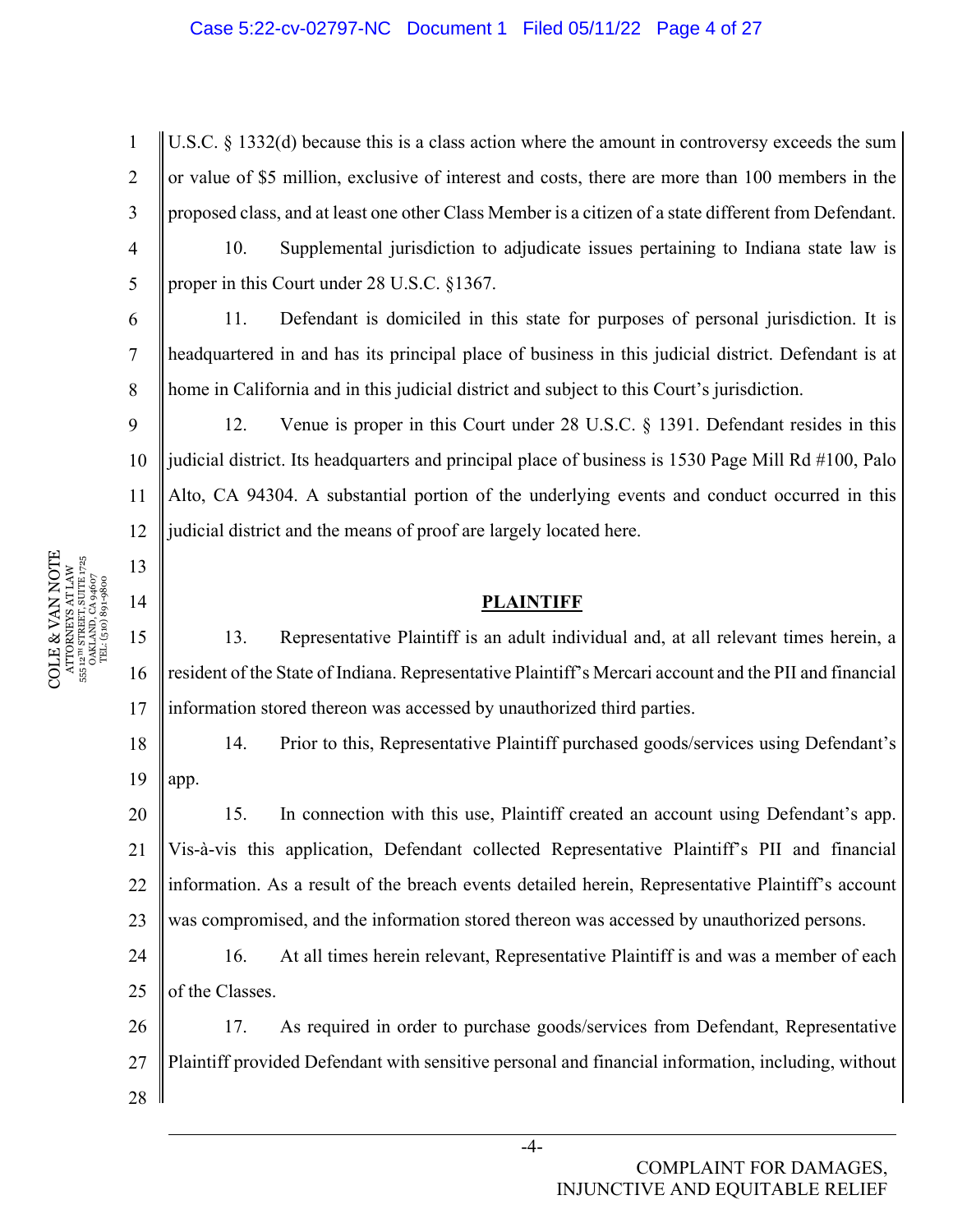#### Case 5:22-cv-02797-NC Document 1 Filed 05/11/22 Page 5 of 27

1 2 limitation, her name, address, email address, payment card information, and bank account information.

18. Representative Plaintiff's information was accessed by unauthorized third parties in light of Defendant's storage and/or sharing of Representative Plaintiff's PII and financial information. Representative Plaintiff's PII and financial information was, at all relevant times, within the possession and control of Defendant.

10 11 12 19. Due to Defendant's failure to adequately secure its system, unauthorized third parties were able to access Representative Plaintiff's Mercari account and make fraudulent purchases for which she was charged. Additionally, unauthorized third parties (perhaps the same individual(s), though Representative Plaintiff does not presently know for certain) used the PII and financial information stored in representative Plaintiff's Mercari account to gain access to Representative Plaintiff's bank account and withdraw money therefrom.

13 16 18 20. In addition to the tangible financial losses, Representative Plaintiff has already spent and will continue to spend time dealing with the consequences of this incident. This includes, without limitation, time spent verifying the legitimacy of transactions on her Mercari account, exploring credit monitoring and identity theft insurance options, self-monitoring her accounts, and seeking legal counsel regarding options for remedying and/or mitigating the effects of this incident. This time has been lost forever and cannot be recaptured.

19 20 21 22 21. Representative Plaintiff furthered suffered actual injury in the form of damages to and diminution in the value of Representative Plaintiff's PII—a form of intangible property that Representative Plaintiff entrusted to Defendant for the purpose of purchasing products/services, which was compromised as a result of Defendant's failure to protect this information.

23 24 25 26 22. Representative Plaintiff suffered lost time, annoyance, interference, and inconvenience as a result of this incident and has anxiety and increased concerns for the loss of privacy, as well as anxiety over the impact of cyber-criminals accessing and using sensitive PII and/or financial information.

27 28 23. Representative Plaintiff has suffered imminent and impending injury arising from If the substantially increased risk of fraud, identity theft, and misuse resulting from Representative

 $\begin{array}{c} \text{COLE} \& \text{VAN NOTE} \\\text{ATTORNENS AT LAW} \\\text{s5: } \text{a}^{\text{un} \text{SRREITS}} \text{ SUTE} \text{ J75} \\\text{s5: } \text{a}^{\text{un} \text{SRREITS}} \text{ SUTE} \text{ J75} \\\text{s5: } \text{a}^{\text{un} \text{S}} \text{J81} \text{J83} \text{J4607} \\\text{TL} \\\text{s1: } \text{G1: } \text{G1: } \text{G2: } \text{G3: } \text{G4: } \text{G5: } \text{G$ COLE & VAN NOTE 555 12TH STREET, SUITE 1725 ATTORNEYS AT LAW OAKLAND, CA 94607 TEL: (510) 891-9800 3

4

5

6

7

8

9

14

15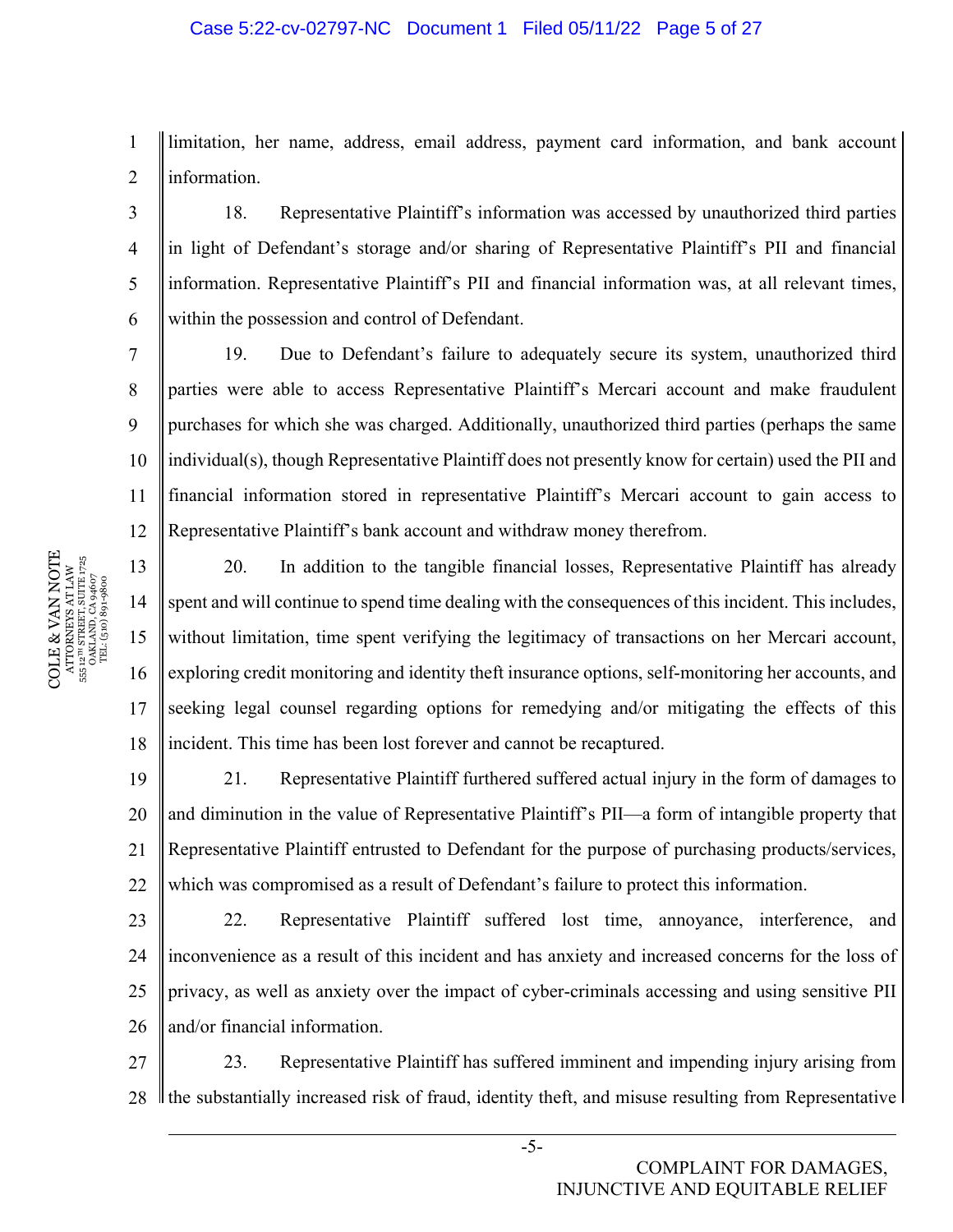#### Case 5:22-cv-02797-NC Document 1 Filed 05/11/22 Page 6 of 27

1 2 Plaintiff's PII and financial information, in combination with Representative Plaintiff's name, being placed in the hands of unauthorized third parties.

24. Representative Plaintiff has a continuing interest in ensuring that her account and the PII and financial information, which, upon information and belief, remains backed up and, thus, in Defendant's possession, is protected and safeguarded from future attacks or breaches.

#### **DEFENDANT**

25. Defendant Mercari, Inc. is a Delaware corporation with a principal place of business located at 1530 Page Mill Rd #100, Palo Alto, CA 94304.

26. Defendant Mercari, Inc. is an e-commerce company. Its principal business operating a digital marketplace app which allows independent buyers and sellers around the United States to connect for the sale of goods. Defendant claims it has been downloaded over 50 million times in the United States and has over 350 thousand new items listed every day.<sup>2</sup>

27. The true names and capacities of persons or entities, whether individual, corporate, associate, or otherwise, who may be responsible for some of the claims alleged here are currently unknown to Representative Plaintiff. Representative Plaintiff will seek leave of court to amend this Complaint to reflect the true names and capacities of such other responsible parties when their identities become known.

#### **CLASS ACTION ALLEGATIONS**

21 22 23 28. Representative Plaintiff brings this action pursuant to the provisions of Rules 23(a), (b)(2), and (b)(3) of the Federal Rules of Civil Procedure, on behalf of Representative Plaintiff and the following classes:

> "All individuals within the United States of America who have had their Mercari accounts, and the PII and/or financial information stored thereon, accessed by unauthorized third parties during the limitations period."

> > -6-

COLE & VAN NOTE COLE & VAN NOTE 555 12TH STREET, SUITE 1725  $\begin{array}{l} {\rm ATTORNEXS~AT~LAW} \\ {\rm 55.12^{7H}~STREIT,~SUTTE~1725} \\ {\rm OAKLAND,~CA~9~4607} \\ {\rm TEL:~(510)~891-9800} \end{array}$ 1725 ATTORNEYS AT LAW OAKLAND, CA 94607 TEL: (510) 891-9800 555

3

4

5

6

7

8

9

10

11

12

13

14

15

16

17

18

19

20

24

25

26

27

<sup>&</sup>lt;sup>2</sup> See, https://www.mercari.com/about/ (last accessed May 10, 2022).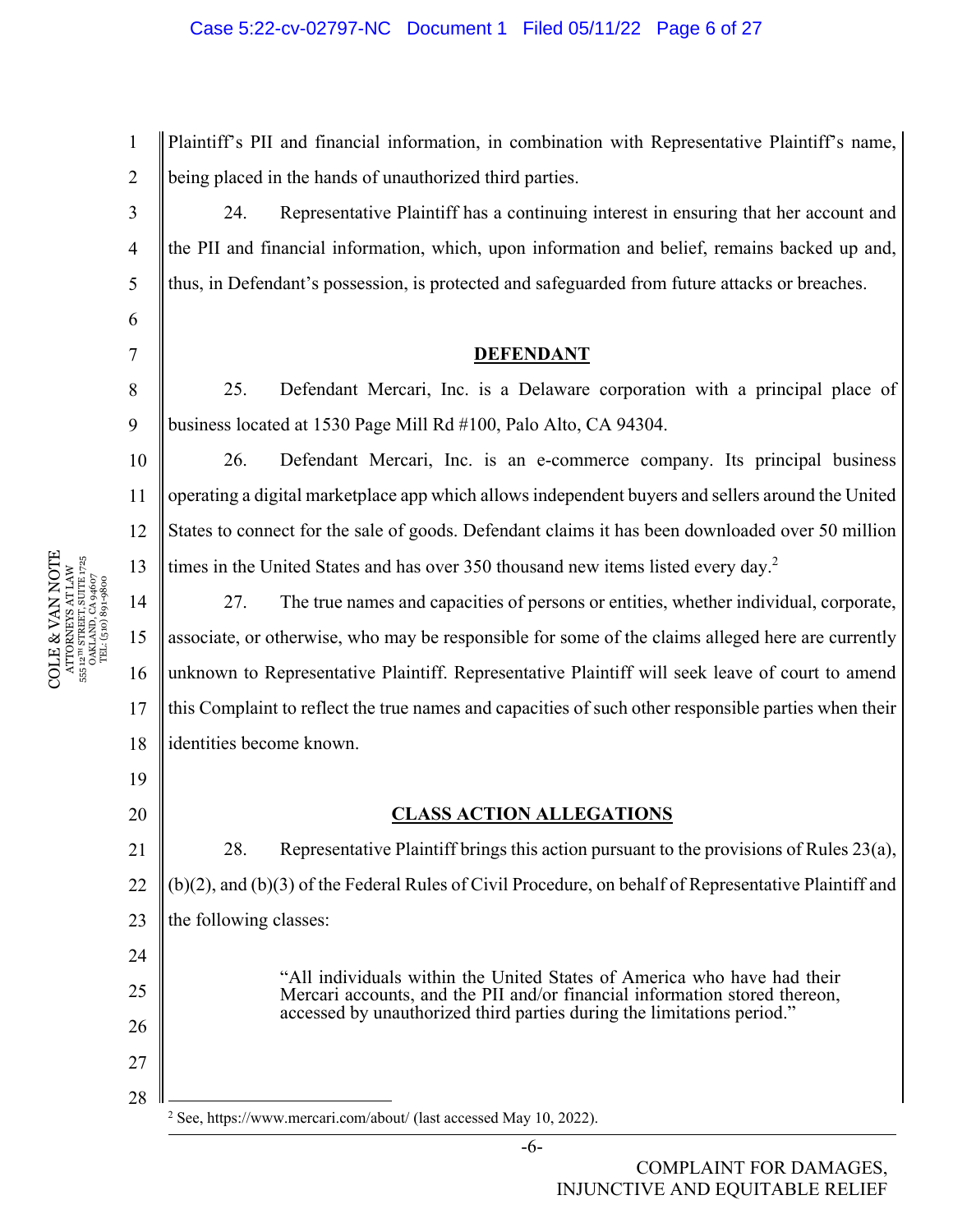#### Case 5:22-cv-02797-NC Document 1 Filed 05/11/22 Page 7 of 27

29. Excluded from the Classes are the following individuals and/or entities: (a) Defendant and Defendant's parents, subsidiaries, affiliates, officers and directors, and any entity in which Defendant has a controlling interest; (b) all individuals who make a timely election to be excluded from this proceeding using the correct protocol for opting out; (c) any and all federal, state or local governments, including but not limited to its departments, agencies, divisions, bureaus, boards, sections, groups, counsels and/or subdivisions; and (d) all judges assigned to hear any aspect of this litigation, as well as their immediate family members.

9 10 11 12 30. Representative Plaintiff reserves the right to request additional subclasses be added, as necessary, based on the types of PII and financial information that were compromised and/or the nature of certain Class Members' relationship(s) to the Defendant. At present, collectively, Class Members include, *inter alia*, all persons within the United States whose Mercari account and the PII and/or financial information thereon have been accessed by unauthorized third parties.

COLE & VAN NOTE  $\begin{array}{c} \text{ATTORNFX 8 AT LAW} \\ \text{555 12}^{\text{th}} \text{STREIST, SUTIE 1725} \\ \text{OKLAND, CA 94607} \\ \text{TEL: (510) 891-9800} \end{array}$ COLE & VAN NOTE 555 12TH STREET, SUITE 1725 ATTORNEYS AT LAW OAKLAND, CA 94607 TEL: (510) 891-9800

1

2

3

4

5

6

7

8

13

14

18

19

20

21

22

23

24

25

26

27

28

31. Representative Plaintiff reserves the right to amend the above definition in subsequent pleadings and/or motions for class certification.

15 16 17 32. This action has been brought and may properly be maintained as a class action under Federal Rule of Civil Procedure Rule 23 because there is a well-defined community of interest in the litigation and membership in the proposed classes is easily ascertainable.

- a. Numerosity: A class action is the only available method for the fair and efficient adjudication of this controversy. The members of the Plaintiff Classes are so numerous that joinder of all members is impractical, if not impossible. Representative Plaintiff is informed and believes and, on that basis, alleges that the total number of Class Members is in the hundreds of thousands of individuals. Membership in the Classes will be determined by analysis of Defendant's records.
- b. Commonality: Representative Plaintiff and the Class Members share a community of interests in that there are numerous common questions and issues of fact and law which predominate over any questions and issues solely affecting individual members, including, but not necessarily limited to:

1) Whether Defendant had a legal duty to Representative Plaintiff and the Classes to exercise due care in collecting, storing, using and/or safeguarding their PII;

2) Whether Defendant knew or should have known of the susceptibility of its data security systems to a data breach;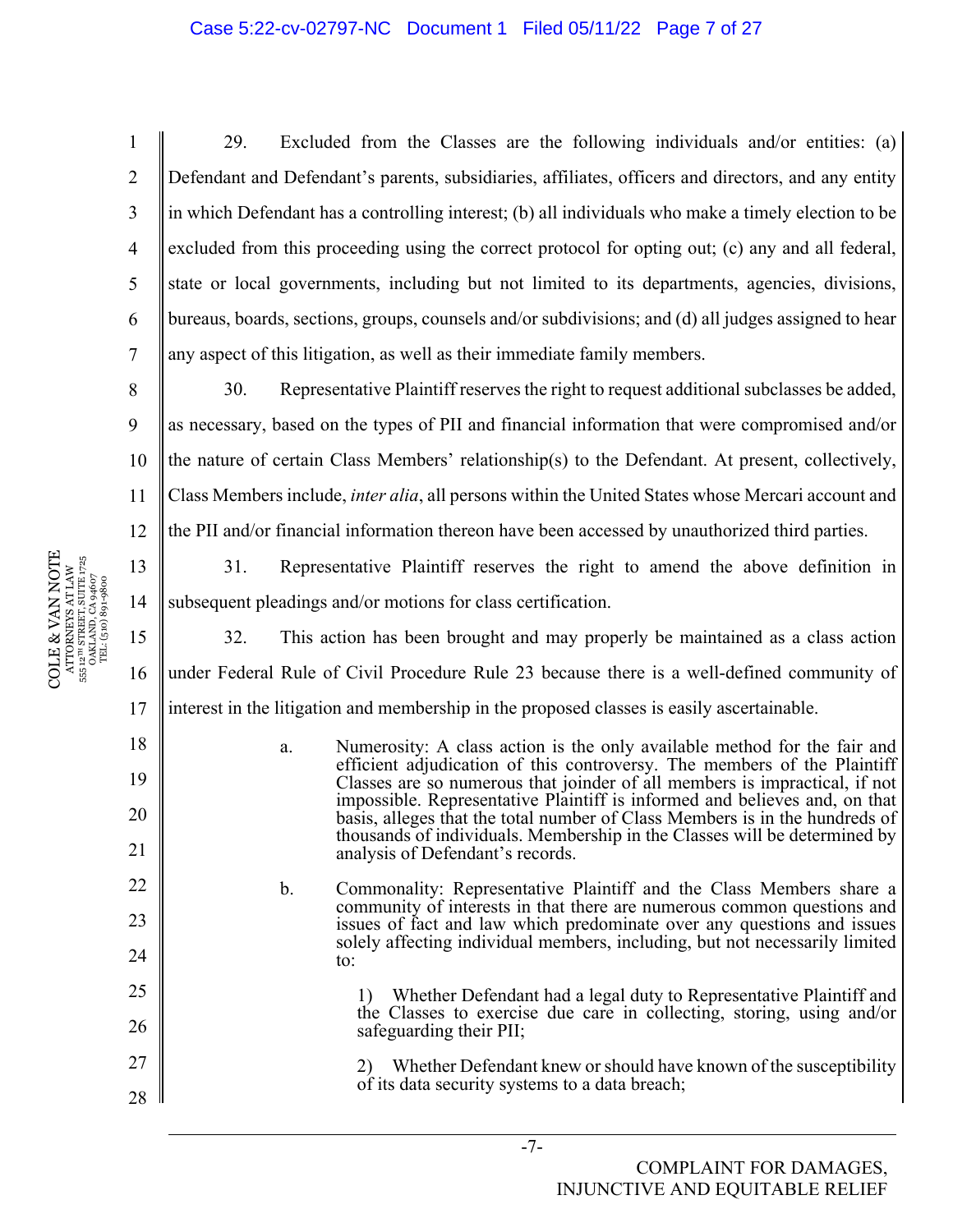3) Whether Defendant's security procedures and practices to protect its systems were reasonable in light of the measures recommended by data security experts;

4) Whether Defendant's failure to implement adequate data security measures allowed a data breach to occur;

5) Whether Defendant failed to comply with its own policies and applicable laws, regulations, and industry standards relating to data security;

6) Whether Defendant adequately, promptly, and accurately informed Representative Plaintiff and Class Members that their PII had been compromised;

7) How and when Defendant actually learned of the cyber-intrusion;

8) Whether Defendant's conduct, including its failure to act, resulted in or was the proximate cause of the breach of its systems, resulting in the loss of the PII of Representative Plaintiff and Class Members;

9) Whether Defendant adequately addressed and fixed the vulnerabilities which permitted the unauthorized access to occur;

10) Whether Defendant engaged in unfair, unlawful, or deceptive practices by failing to safeguard the PII of Representative Plaintiff and Class Members;

11) Whether Representative Plaintiff and Class Members are entitled to actual and/or statutory damages and/or whether injunctive, corrective and/or declaratory relief and/or an accounting is/are appropriate as a result of Defendant's wrongful conduct;

12) Whether Representative Plaintiff and Class Members are entitled to restitution as a result of Defendant's wrongful conduct.

c. Typicality: Representative Plaintiff's claims are typical of the claims of the Plaintiff Classes. Representative Plaintiff and all members of the Plaintiff Classes sustained damages arising out of and caused by Defendant's common course of conduct in violation of law, as alleged herein. The same event and conduct that gave rise to Representative Plaintiff's claims are identical to those that give rise to the claims of every Class Member because Representative Plaintiff and Class Members alike had their Stored Data compromised in the same way by the same conduct of Defendant. Representative Plaintiff and Class Members face identical threats resulting from the resetting of their hard drives and/or access by cyber-criminals to the Stored Data maintained thereon.

1

2

3

4

5

6

7

8

9

10

11

12

13

14

15

16

17

18

19

20

21

22

23

24

25

26

27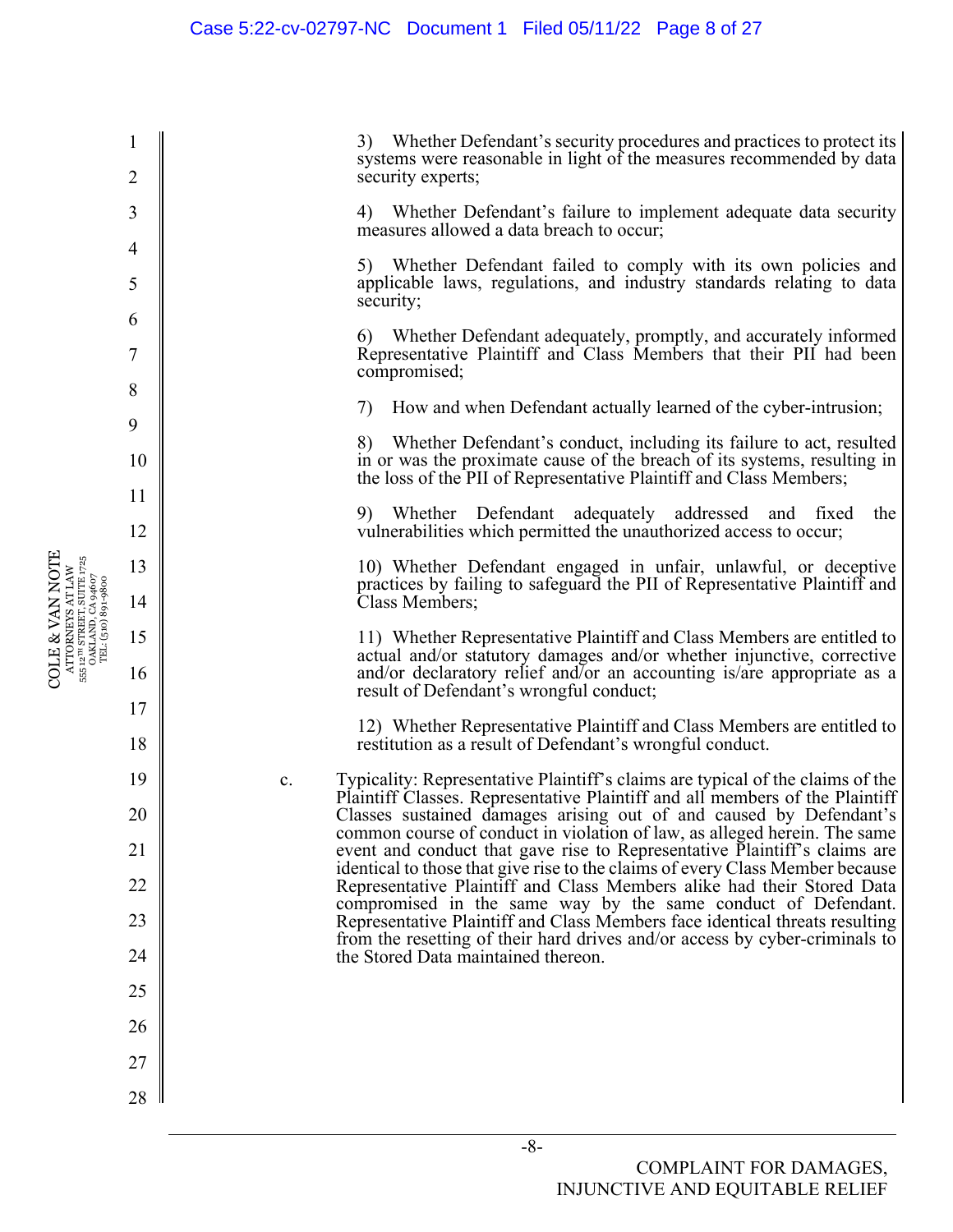#### Case 5:22-cv-02797-NC Document 1 Filed 05/11/22 Page 9 of 27

d. Adequacy of Representation: Representative Plaintiff in this class action is an adequate representative of each of the Plaintiff Classes in that Representative Plaintiff has the same interest in the litigation of this case as the Class Members, is committed to vigorous prosecution of this case, and has retained competent counsel who are experienced in conducting litigation of this nature. Representative Plaintiff is not subject to any individual defenses unique from those conceivably applicable to other Class Members or the Classes in their entirety. Representative Plaintiff anticipate no management difficulties in this litigation. Representative Plaintiff and its counsel will fairly and adequately protect the interests of all Class Members.

e. Superiority of Class Action: The damages suffered by individual Class Members are significant but may be small relative to the enormous expense of individual litigation by each member. This makes or may make it impractical for members of the Plaintiff Classes to seek redress individually for the wrongful conduct alleged herein. Even if Class Members could afford such individual litigation, the court system could not. Should separate actions be brought or be required to be brought by each individual member of the Plaintiff Classes, the resulting multiplicity of lawsuits would cause undue hardship and expense for the Court and the litigants. The prosecution of separate actions would also create a risk of inconsistent rulings which might be dispositive of the interests of other Class Members who are not parties to the adjudications and/or may substantially impede their ability to adequately protect their interests. Individualized litigation increases the delay and expense to all parties, and to the court system, presented by the complex legal and factual issues of the case. By contrast, the class action device presents far fewer management difficulties and provides benefits of single adjudication, economy of scale, and comprehensive supervision by a single court.

17 18 19 33. Class certification is proper because the questions raised by this Complaint are of common or general interest affecting numerous persons, such that it is impracticable to bring all Class Members before the Court.

20 21 22 23 24 25 26 27 34. This class action is also appropriate for certification because Defendant has acted and/or has refused to act on grounds generally applicable to the Classes, thereby requiring the Court's imposition of uniform relief to ensure compatible standards of conduct toward Class Members and making final injunctive relief appropriate with respect to the Classes in their entireties. Defendant's conduct challenged herein applies to and affects Class Members uniformly, and Representative Plaintiff's challenge to this conduct hinges on Defendant's conduct with respect to the Classes, and each of them, not on facts or law applicable only to the Representative Plaintiff.

-9-

28

1

2

3

4

5

6

7

8

9

10

11

12

13

14

15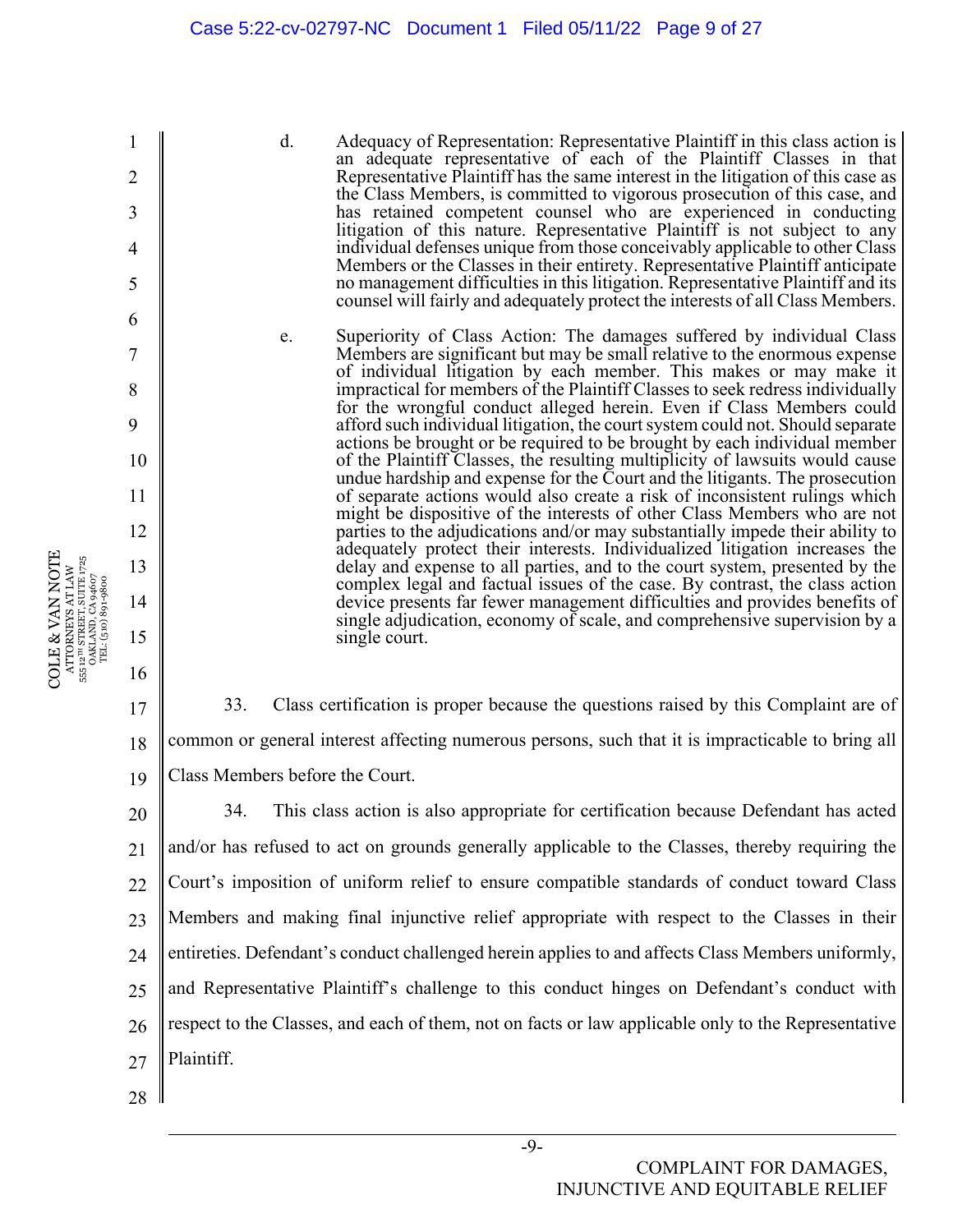35. Unless a Class-wide injunction is issued, Defendant's violations may continue, and Defendant may continue to act unlawfully as set forth in this Complaint.

## **COMMON FACTUAL ALLEGATIONS**

### **The Cyber-attack**

1

2

3

4

5

6

7

8

9

10

11

12

13

14

15

16

17

36. One or more unauthorized third parties accessed Class Members' Mercari accounts and the sensitive data stored therein including, but not limited to, full names, addresses, email addresses, and payment card and bank account information. Representative Plaintiff was among the individuals whose account was infiltrated and whose information was accessed.

37. Representative Plaintiff is not currently aware of the precise number of individuals similarly affected by Defendant's security lapses but believes it to be—at minimum—in the thousands. Representative Plaintiff bases this allegation on, *inter alia*, public statements by other Mercari users reporting precisely the same problems as Representative Plaintiff during approximately the same time.

18 19 38. Representative Plaintiff was not aware of these security issues until learning that someone had gained access to her Mercari account and, thereupon, used the information stored there to unlawfully gain access to her bank account. To date, Defendant has not provided any explanation as to how or why someone was able to gain access to Representative Plaintiff's account and/or what steps it has and/or intends to take(n) to prevent further security failures.

20 21 22 23 39. Upon information and belief, the unauthorized third party cyber-criminals gained access to Representative Plaintiff's and Class Members' PII and financial information with the intent of engaging in misuse of the heretofore-described PII and financial information, including marketing and selling Representative Plaintiff's and Class Members' PII.

24 25 26 27 40. Defendant had and continues to have obligations created by reasonable industry standards, common law, state statutory law, and its own assurances and representations to keep Representative Plaintiff's and Class Members' PII confidential and to protect such PII from unauthorized access.

28

 $\begin{array}{c} \text{COLE} \& \text{VAN NOTE} \\\text{ATTORNENS AT LAW} \\\text{s5: } \text{a}^{\text{un} \text{SRREITS}} \text{ SUTE} \text{ J75} \\\text{s5: } \text{a}^{\text{un} \text{SRREITS}} \text{ SUTE} \text{ J75} \\\text{s5: } \text{a}^{\text{un} \text{S}} \text{J81} \text{J83} \text{J4607} \\\text{TL} \\\text{s1: } \text{G1: } \text{G1: } \text{G2: } \text{G3: } \text{G4: } \text{G5: } \text{G$ COLE & VAN NOTE 555 12TH STREET, SUITE 1725 ATTORNEYS AT LAW OAKLAND, CA 94607 TEL: (510) 891-9800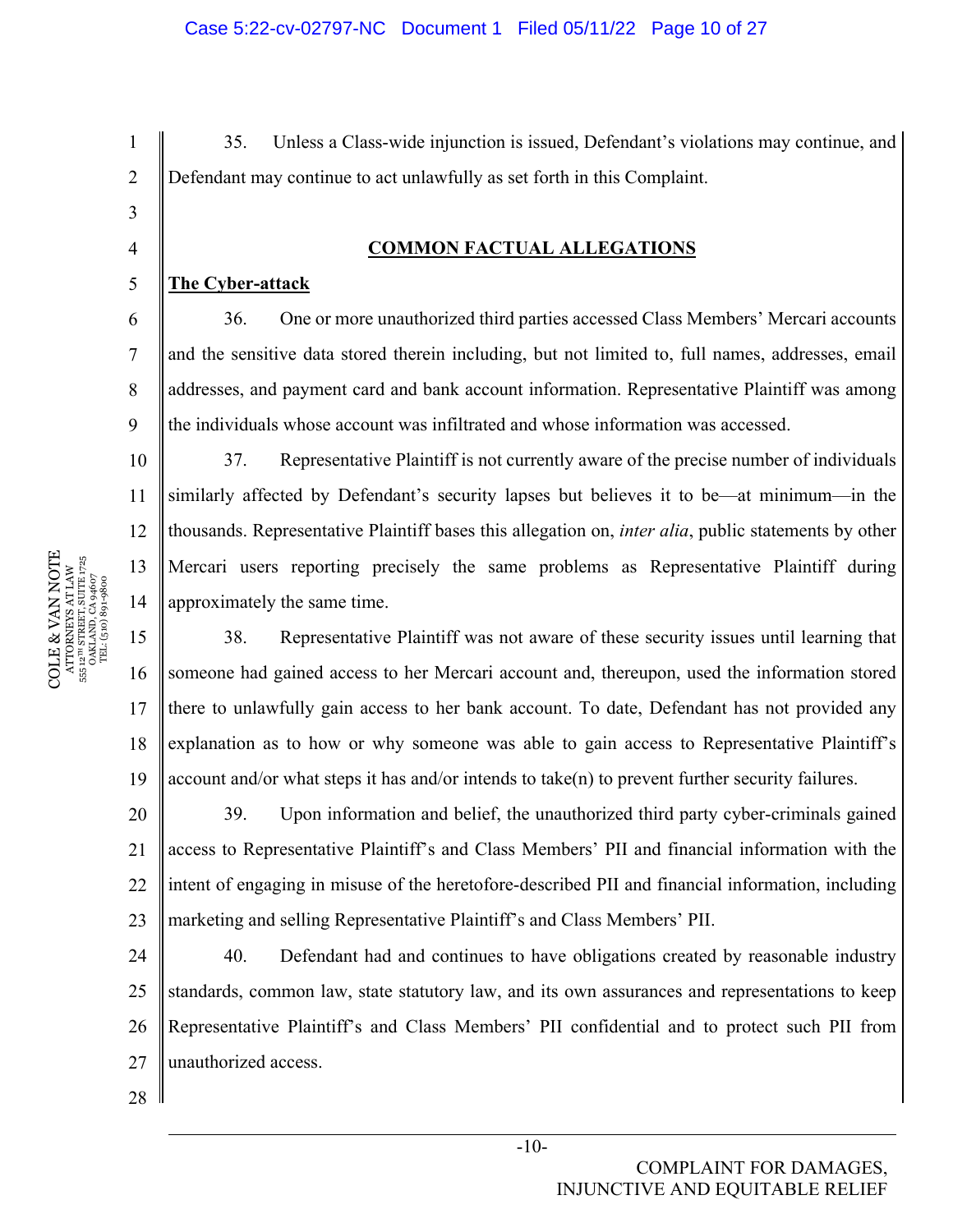4 41. Representative Plaintiff and Class Members were required to provide their PII and financial information to Defendant with the reasonable expectation and mutual understanding that Defendant would comply with its obligations to keep such information confidential and secure from unauthorized access.

10 42. Despite this, Representative Plaintiff and the Class Members remain, even today, in the dark regarding what particular data was stolen, the particular malware used, and what steps Defendant intends to take, if any, to secure Class Members' PII and financial information going forward. Representative Plaintiff and Class Members are left to speculate as to the full impact of this cyber-incident and how exactly Defendant intends to take so as to enhance its information security systems and/or monitoring capabilities so as to prevent further breaches.

43. Representative Plaintiff's and Class Members' PII and financial information may end up for sale on the dark web, or simply fall into the hands of companies that will use the detailed PII and financial information for targeted marketing without the approval of Representative Plaintiff and/or Class Members. Either way, unauthorized individuals can now easily access the PII and/or financial information of Representative Plaintiff and Class Members.

#### 17 **Defendant Collected/Stored Class Members' PII and Financial Information**

18 19 44. Defendant acquired, collected, and stored and assured reasonable security over Representative Plaintiff's and Class Members' PII and financial information.

20 21  $22$ 45. To use its app, Defendant required that Representative Plaintiff and Class Members provide them with their full name, email address, address, and payment card and/or bank account information.

23 24  $25$ 26 46. By obtaining, collecting, and storing Representative Plaintiff's and Class Members' PII and financial information, Defendant assumed legal and equitable duties and knew or should have known that they were thereafter responsible for protecting Representative Plaintiff's and Class Members' PII and financial information from unauthorized disclosure.

27 28 47. Representative Plaintiff and Class Members have taken reasonable steps to I maintain the confidentiality of their PII and financial information. Representative Plaintiff and I

 $\begin{array}{c} \text{COLE} \& \text{VAN NOTE} \\\text{ATTORNENS AT LAW} \\\text{s5: } \text{a}^{\text{un} \text{SRREITS}} \text{ SUTE} \text{ J75} \\\text{s5: } \text{a}^{\text{un} \text{SRREITS}} \text{ SUTE} \text{ J75} \\\text{s5: } \text{a}^{\text{un} \text{S}} \text{J81} \text{J83} \text{J4607} \\\text{TL} \\\text{s1: } \text{G1: } \text{G1: } \text{G2: } \text{G3: } \text{G4: } \text{G5: } \text{G$ COLE & VAN NOTE 555 12TH STREET, SUITE 1725 ATTORNEYS AT LAW OAKLAND, CA 94607 TEL: (510) 891-9800 1

2

3

5

6

7

8

9

11

12

13

14

15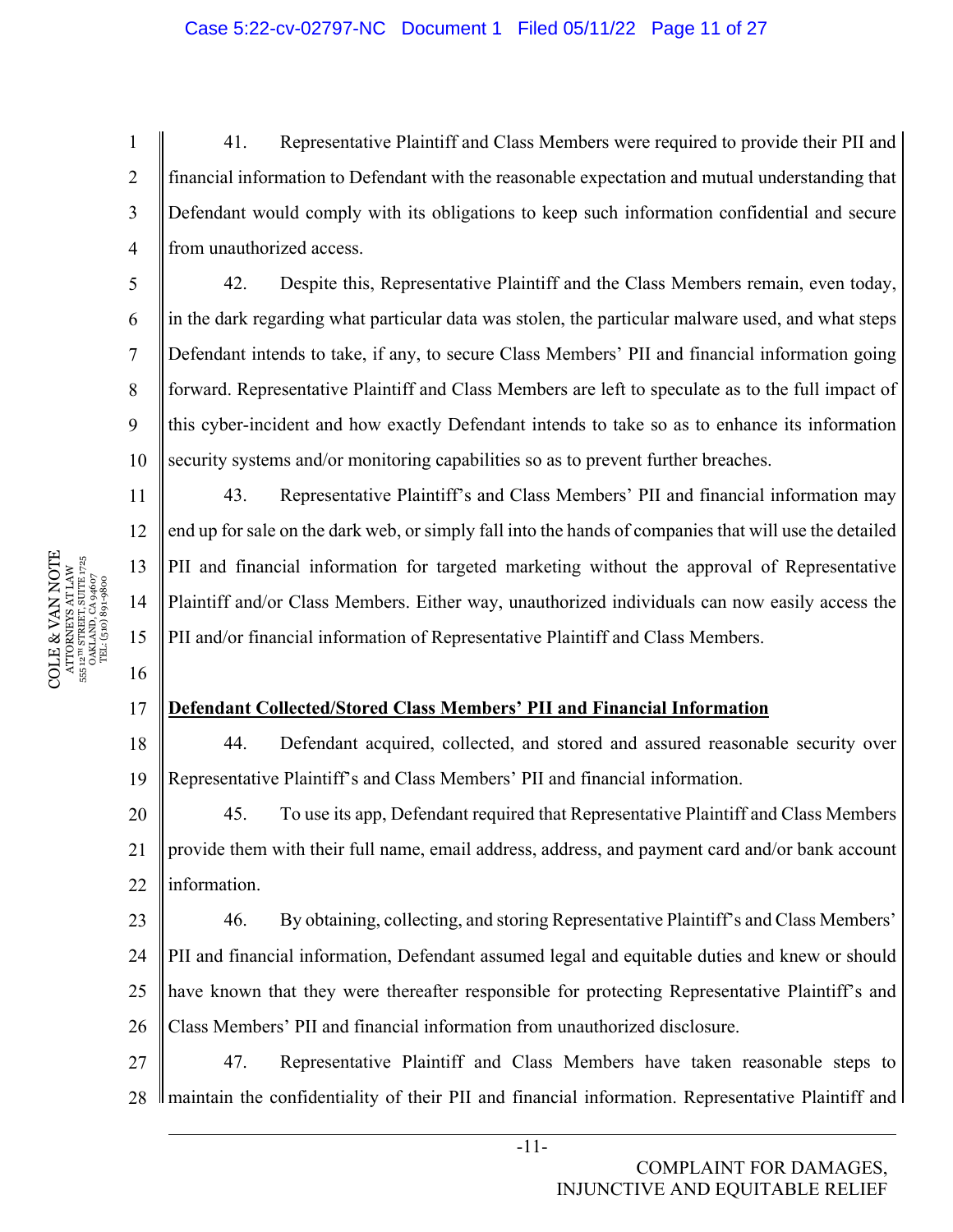#### Case 5:22-cv-02797-NC Document 1 Filed 05/11/22 Page 12 of 27

1 2 3 Class Members relied on Defendant to keep their PII and financial information confidential and securely maintained, to use this information for business purposes only, and to make only authorized disclosures of this information.

48. Defendant could have prevented the breach of Representative Plaintiff and Class Members' accounts by properly securing and encrypting and/or more securely encrypting its servers generally, as well as Representative Plaintiff's and Class Members' PII and financial information.

8 9 10 49. Defendant's negligence in safeguarding Representative Plaintiff's and Class Members' PII and financial information is exacerbated by repeated warnings and alerts directed to protecting and securing sensitive data, as evidenced by the trending cyber-attacks in recent years.

50. Due to the high-profile nature of many recent cyber-attacks, Defendant was and/or certainly should have been on notice and aware of such attacks occurring and, therefore, should have assumed and adequately performed the duty of preparing for such an imminent attack. This is especially true given that Defendant is an e-commerce company and derives its revenue from operating an online marketplace.

16 17 18 51. Yet, despite the prevalence of public announcements of cyber-attacks and data security compromises, Defendant failed to take appropriate steps to protect Representative Plaintiff's and Class Members' PII and financial information from being compromised

19

4

5

6

7

11

12

13

14

15

#### 20 **Defendant Had an Obligation to Protect the Stolen Information**

21 22 23 24 25 26 52. Defendant's failure to adequately secure Representative Plaintiff's and Class Members' sensitive data breaches duties it owed Representative Plaintiff and Class Members under statutory and common law. Representative Plaintiff and Class Members surrendered their highly sensitive personal data to Defendant under the implied condition that Defendant would keep it private and secure. Accordingly, Defendant also had an implied duty to safeguard their data, independent of any statute.

27 28 53. In addition to its obligations under federal and state laws, Defendant owed a duty to Representative Plaintiff and Class Members to exercise reasonable care in obtaining, retaining,

 $\begin{array}{c} \text{COLE} \& \text{VAN NOTE} \\\text{ATTORNENS AT LAW} \\\text{s5: } \text{a}^{\text{un} \text{SRREITS}} \text{ SUTE} \text{ J75} \\\text{s5: } \text{a}^{\text{un} \text{SRREITS}} \text{ SUTE} \text{ J75} \\\text{s5: } \text{a}^{\text{un} \text{S}} \text{J81} \text{J83} \text{J4607} \\\text{TL} \\\text{s1: } \text{G1: } \text{G1: } \text{G2: } \text{G3: } \text{G4: } \text{G5: } \text{G$ COLE & VAN NOTE 555 12TH STREET, SUITE 1725 ATTORNEYS AT LAW OAKLAND, CA 94607 TEL: (510) 891-9800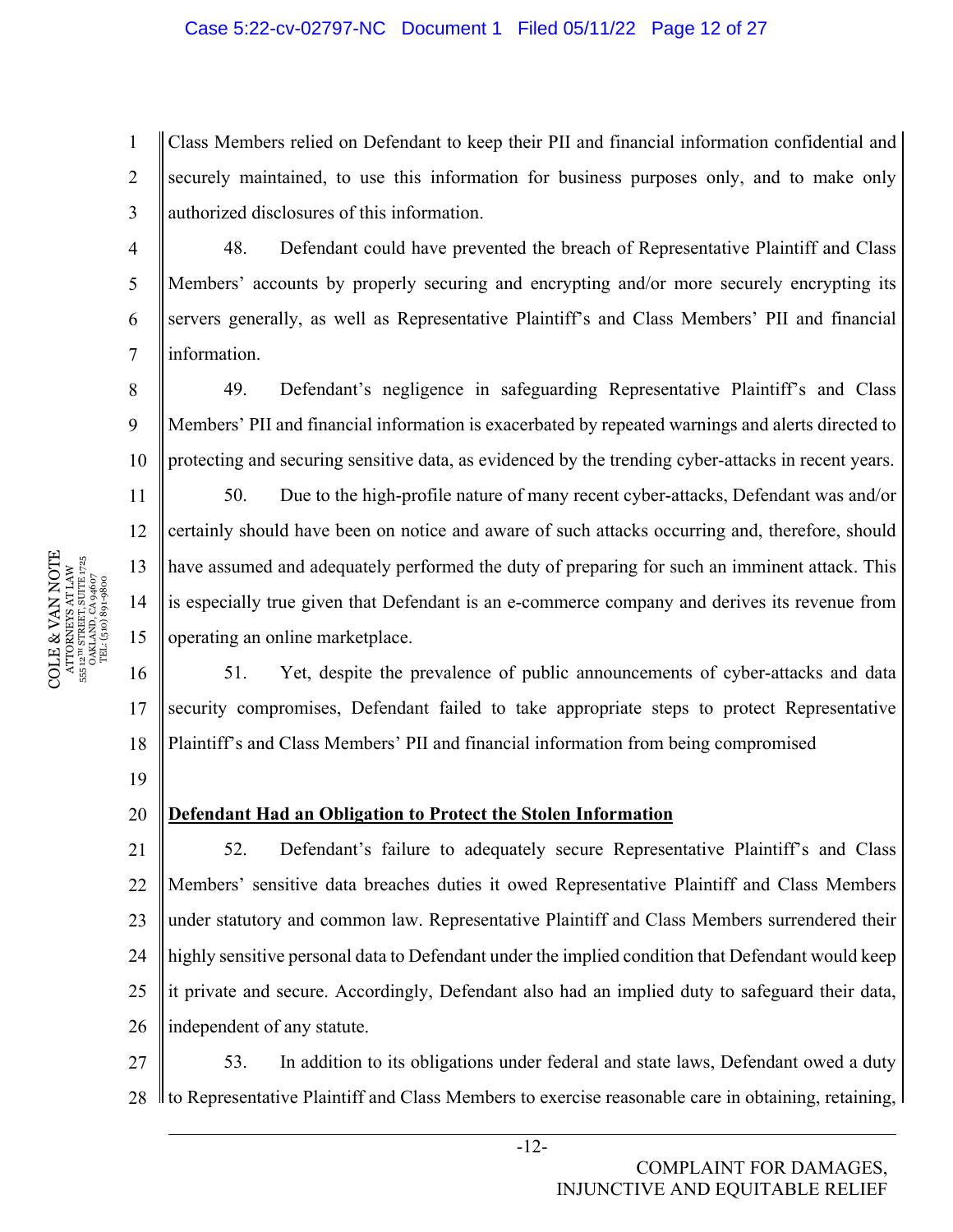#### Case 5:22-cv-02797-NC Document 1 Filed 05/11/22 Page 13 of 27

1 2 3 4 5 6 securing, safeguarding, deleting, and protecting the PII and financial information in Defendant's possession from being compromised, lost, stolen, accessed, and misused by unauthorized persons. Defendant owed a duty to Representative Plaintiff and Class Members to provide reasonable security, including consistency with industry standards and requirements, and to ensure that its computer systems, networks, and protocols adequately protected the PII and financial information of Representative Plaintiff and Class Members.

54. Defendant owed a duty to Representative Plaintiff and Class Members to design, maintain, and test its computer systems, servers and networks to ensure that the PII and financial information in its possession was adequately secured and protected.

10 11 12 13 55. Defendant owed a duty to Representative Plaintiff and Class Members to create and implement reasonable data security practices and procedures to protect the PII and financial information in its possession, including not sharing information with other entities who maintained sub-standard data security systems.

14 15 56. Defendant owed a duty to Representative Plaintiff and Class Members to implement processes that would detect a breach on its data security systems in a timely manner.

16 17 57. Defendant owed a duty to Representative Plaintiff and Class Members to act upon data security warnings and alerts in a timely fashion.

18 19 20 21 58. Defendant owed a duty to Representative Plaintiff and Class Members to disclose if its computer systems and data security practices were inadequate to safeguard individuals' PII and/or financial information from theft because such an inadequacy would be a material fact in their decision to entrust this PII and/or financial information to Defendant.

22 23 59. Defendant owed a duty of care to Representative Plaintiff and Class Members because they were foreseeable and probable victims of any inadequate data security practices.

24  $25$ 26 60. Defendant owed a duty to Representative Plaintiff and Class Members to encrypt and/or more reliably encrypt Representative Plaintiff's and Class Members' PII and financial information and monitor user behavior and activity in order to identify possible threats.

7

8

9

27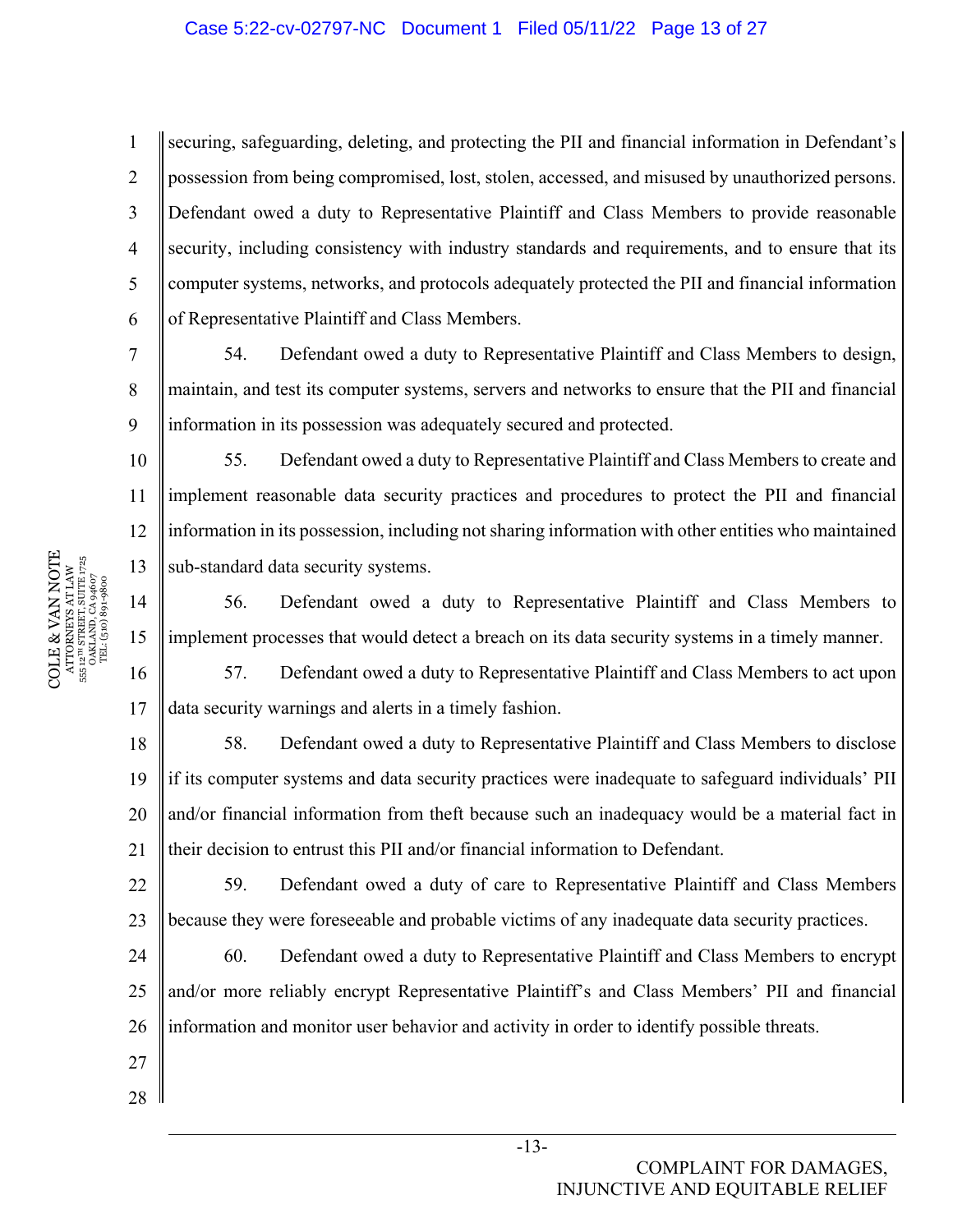### **Value of the Relevant Sensitive Information**

61. The ramifications of Defendant's failure to keep secure Representative Plaintiff's and Class Members' PII and financial information are long lasting and severe. Once PII and financial information is stolen, fraudulent use of that information and damage to victims may continue for years. Indeed, the PII and/or financial information of Representative Plaintiff and Class Members was taken by hackers to engage in identity theft or to sell it to other criminals who will purchase the PII and/or financial information for that purpose. The fraudulent activity resulting from this may not come to light for years.

14 62. These criminal activities have and will result in devastating financial and personal losses to Representative Plaintiff and Class Members. For example, it is believed that certain PII compromised in the 2017 Experian data breach was being used, three years later, by identity thieves to apply for COVID-19-related benefits in the state of Oklahoma. Such fraud will be an omnipresent threat for Representative Plaintiff and Class Members for the rest of their lives. They will need to remain constantly vigilant.

15 16 17 18 19 20 21 63. The FTC defines "identity theft" as "a fraud committed or attempted using the identifying information of another person without authority." The FTC describes "identifying information" as "any name or number that may be used, alone or in conjunction with any other information, to identify a specific person," including, among other things, "[n]ame, Social Security number, date of birth, official State or government issued driver's license or identification number, alien registration number, government passport number, employer or taxpayer identification number."

22 23 24 25 26 27 64. Identity thieves can use PII and financial information, such as that of Representative Plaintiff and Class Members which Defendant failed to keep secure, to perpetrate a variety of crimes that harm victims. For instance, identity thieves may commit various types of government fraud such as immigration fraud, obtaining a driver's license or identification card in the victim's name but with another's picture, using the victim's information to obtain government benefits, or filing a fraudulent tax return using the victim's information to obtain a fraudulent refund.

28

 $\begin{array}{c} \text{COLE} \& \text{VAN NOTE} \\\text{ATTORNENS AT LAW} \\\text{s5: } \text{a}^{\text{un} \text{SRREITS}} \text{ SUTE} \text{ J75} \\\text{s5: } \text{a}^{\text{un} \text{SRREITS}} \text{ SUTE} \text{ J75} \\\text{s5: } \text{a}^{\text{un} \text{S}} \text{J81} \text{J81} \text{J83} \\\text{J72} \\\text{T2} \text{L} \text{(510)} \text{S0} \text{9} \text{4607} \end{array}$ COLE & VAN NOTE 555 12TH STREET, SUITE 1725 ATTORNEYS AT LAW OAKLAND, CA 94607 TEL: (510) 891-9800 1

2

3

4

5

6

7

8

9

10

11

12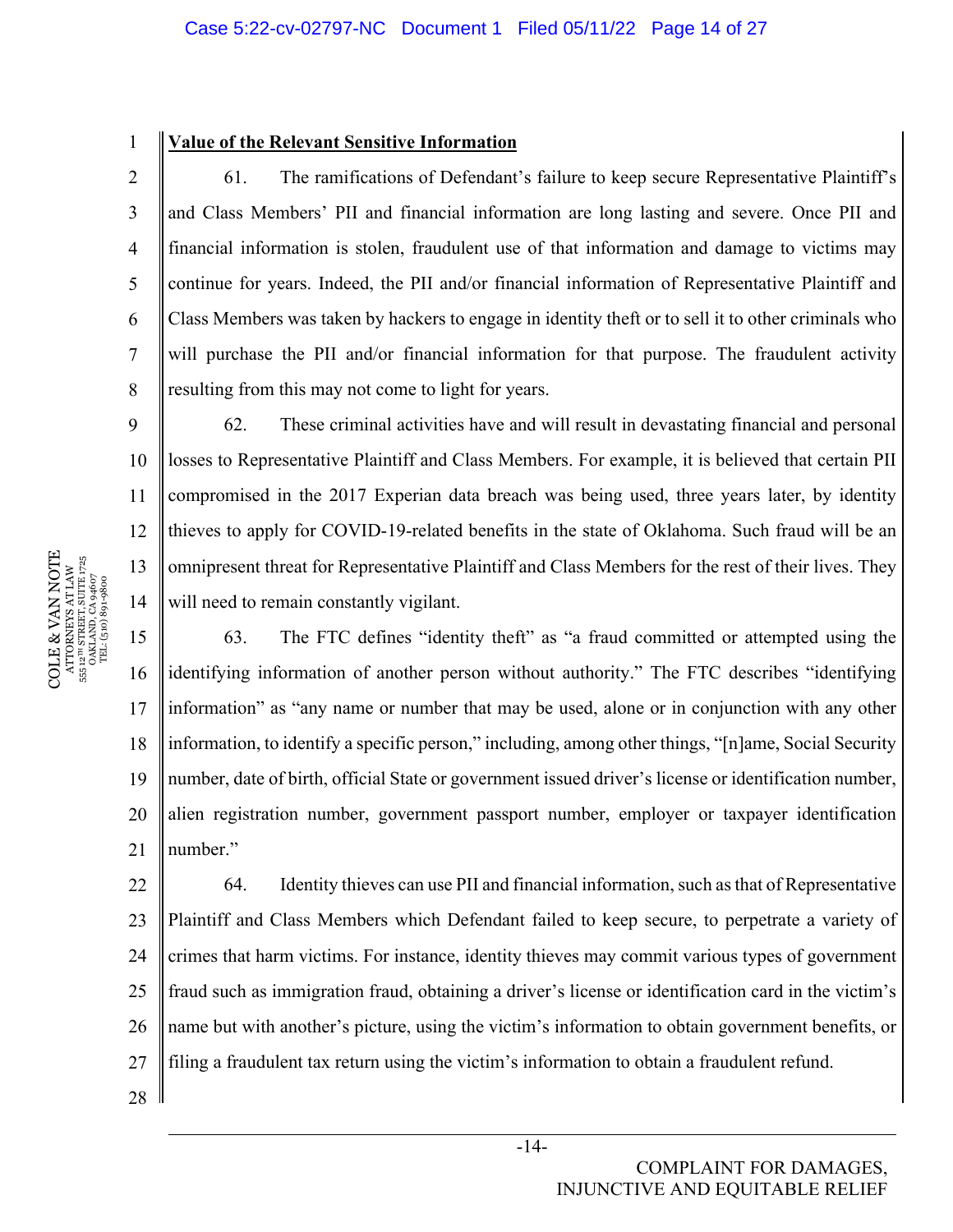1 2 3 4 65. There may be a time lag between when harm occurs versus when it is discovered, and also between when PII and/or financial information is stolen and when it is used. According to the U.S. Government Accountability Office ("GAO"), which conducted a study regarding data breaches:

> [L]aw enforcement officials told us that in some cases, stolen data may be held for up to a year or more before being used to commit identity theft. Further, once stolen data have been sold or posted on the Web, fraudulent use of that information may continue for years. As a result, studies that attempt to measure the harm resulting from data breaches cannot necessarily rule out all future harm.<sup>3</sup>

10 11 66. If cyber-criminals manage to access to personally sensitive data—as they did here—there is no limit to the amount of fraud to which Defendant may have exposed Representative Plaintiff and Class Members.

12 13 14 15 16 17 67. Such security failures are easily preventable.<sup>4</sup> As Lucy Thompson wrote in the DATA BREACH AND ENCRYPTION HANDBOOK, "[i]n almost all cases, the data breaches that occurred could have been prevented by proper planning and the correct design and implementation of appropriate security solutions."<sup>5</sup> She added that "[o]rganizations that collect, use, store, and share sensitive personal data must accept responsibility for protecting the information and ensuring that it is not compromised  $\dots$ ."<sup>6</sup>

18 19 20 21 68. Most of the reported cyber-attacks are a result of lax security and the failure to create or enforce appropriate security policies, rules, and procedures … Appropriate information security controls, including encryption, must be implemented and enforced in a rigorous and disciplined manner so that a *data breach never occurs*."7

22 23 24 69. Here, Defendant knew of the importance of safeguarding PII and financial information and of the foreseeable consequences that would occur if Representative Plaintiff's and Class Members' PII and financial information was stolen, including the significant costs that

25

<sup>3</sup> *Report to Congressional Requesters*, GAO, at 29 (June 2007), *available at:*

26 http://www.gao.gov/new.items/d07737.pdf (last accessed November 4, 2021).<br><sup>4</sup> Lucy L. Thompson, "Despite the Alarming Trends, Data Breaches Are Pre

COLE & VAN NOTE  $\begin{array}{c} \tt ATTORNHS~ATLAW \\ \tt S55~12^{10}~STREIT, SUTER~1725 \\ \tt S51~2^{11}~STREIT, SUTER~1725 \\ \tt DAKLAND, CA\,94607 \\ \tt TEL: (510)~801-9800 \end{array}$ COLE & VAN NOTE 555 12TH STREET, SUITE 1725 ATTORNEYS AT LAW OAKLAND, CA 94607 TEL: (510) 891-9800

5

6

7

8

Lucy L. Thompson, "Despite the Alarming Trends, Data Breaches Are Preventable," *in* 

<sup>27</sup>  DATA BREACH AND ENCRYPTION HANDBOOK (Lucy Thompson, ed., 2012).

<sup>28</sup>   *Id.* at 17. 6  *Id.* at 28.

<sup>7</sup>  *Id.*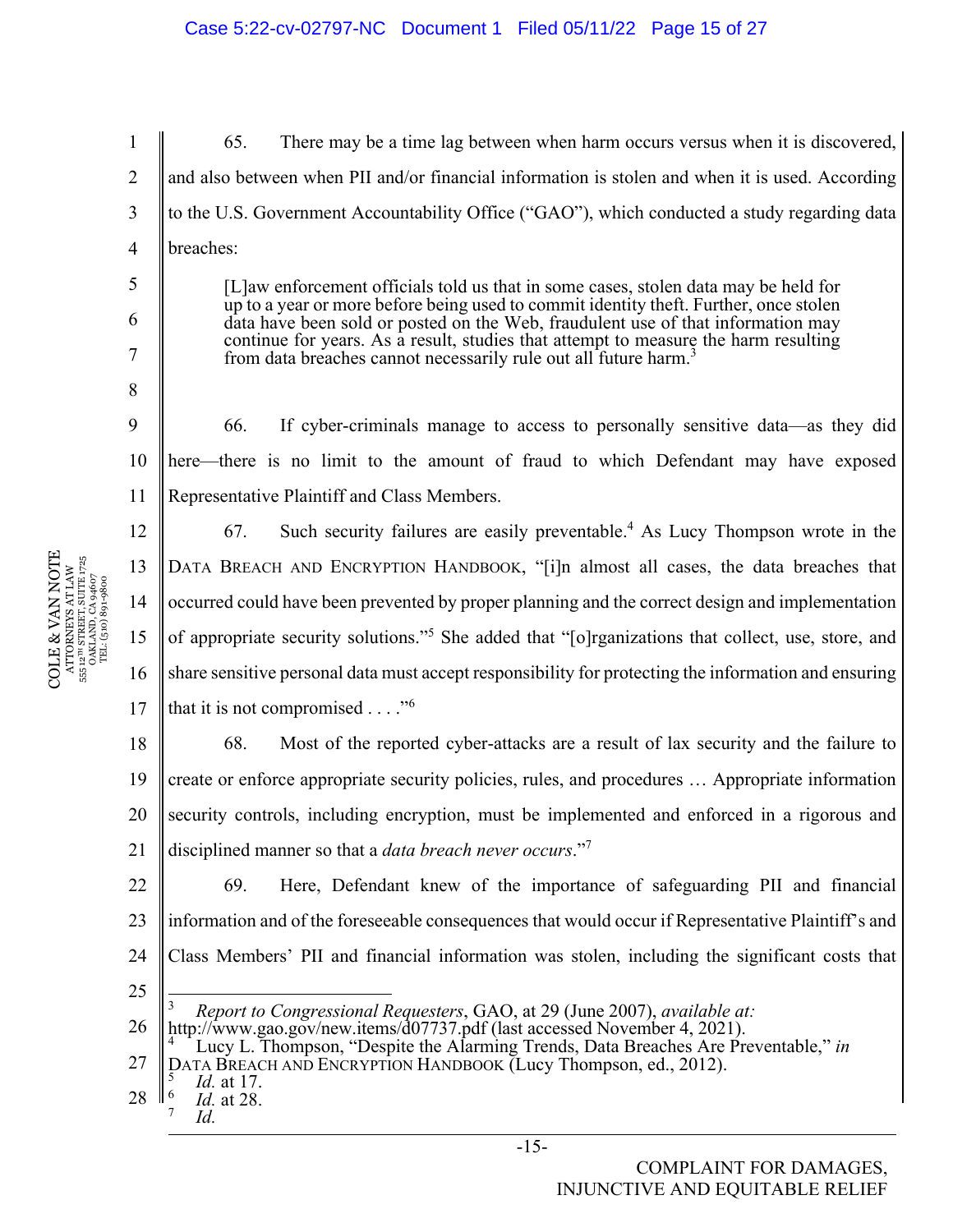1 2 3 4 5 would be placed on Representative Plaintiff and Class Members as a result of a successful attack. Defendant had the resources to deploy robust cybersecurity protocols. It knew, or should have known, that the development and use of such protocols were necessary to fulfill its statutory and common law duties to Representative Plaintiff and Class Members. Defendant's failure to do so is, therefore, intentional, willful, reckless, and/or grossly negligent.

10 11 12 13 14 70. Defendant disregarded the rights of Representative Plaintiff and Class Members by, *inter alia*, (*i*) intentionally, willfully, recklessly, or negligently failing to take adequate and reasonable measures to ensure that its network servers were protected against unauthorized intrusions; (ii) failing to disclose that it did not have adequately robust security protocols and training practices in place to adequately safeguard Representative Plaintiff's and Class Members' PII and/or financial information; (iii) failing to take standard and reasonably available steps to secure representative Plaintiff and Class Members' accounts; (iv) concealing the existence and extent of the security failure for an unreasonable duration of time; and (v) failing to provide Representative Plaintiff and Class Members prompt and accurate notice.

#### **FIRST CLAIM FOR RELIEF Negligence (On behalf of the Nationwide Class)**

18 19 71. Each and every allegation of the preceding paragraphs is incorporated in this cause of action with the same force and effect as though fully set forth herein.

20 21 22 23 24 72. At all times herein relevant, Defendant owed Representative Plaintiff and Class Members a duty of care, *inter alia*, to act with reasonable care to secure and safeguard their PII and financial information and to use commercially reasonable methods to do so. Defendant took on this obligation upon accepting and storing the PII and financial information of Representative Plaintiff and Class Members in its computer systems and on its networks.

COLE & VAN NOTE  $\begin{array}{c} {\text{ATTORNERS AT LAW}} \\ 55\,\,12^{78}\,\, \text{STRERT, SUTER}\,\, 1725 \\ \text{OAKLAND, CA 94607} \\ \text{TEL: (510)}\,\,891\text{-}9800 \end{array}$ COLE & VAN NOTE 555 12TH STREET, SUITE 1725 ATTORNEYS AT LAW OAKLAND, CA 94607 TEL: (510) 891-9800

6

7

8

9

15

16

17

25

26

27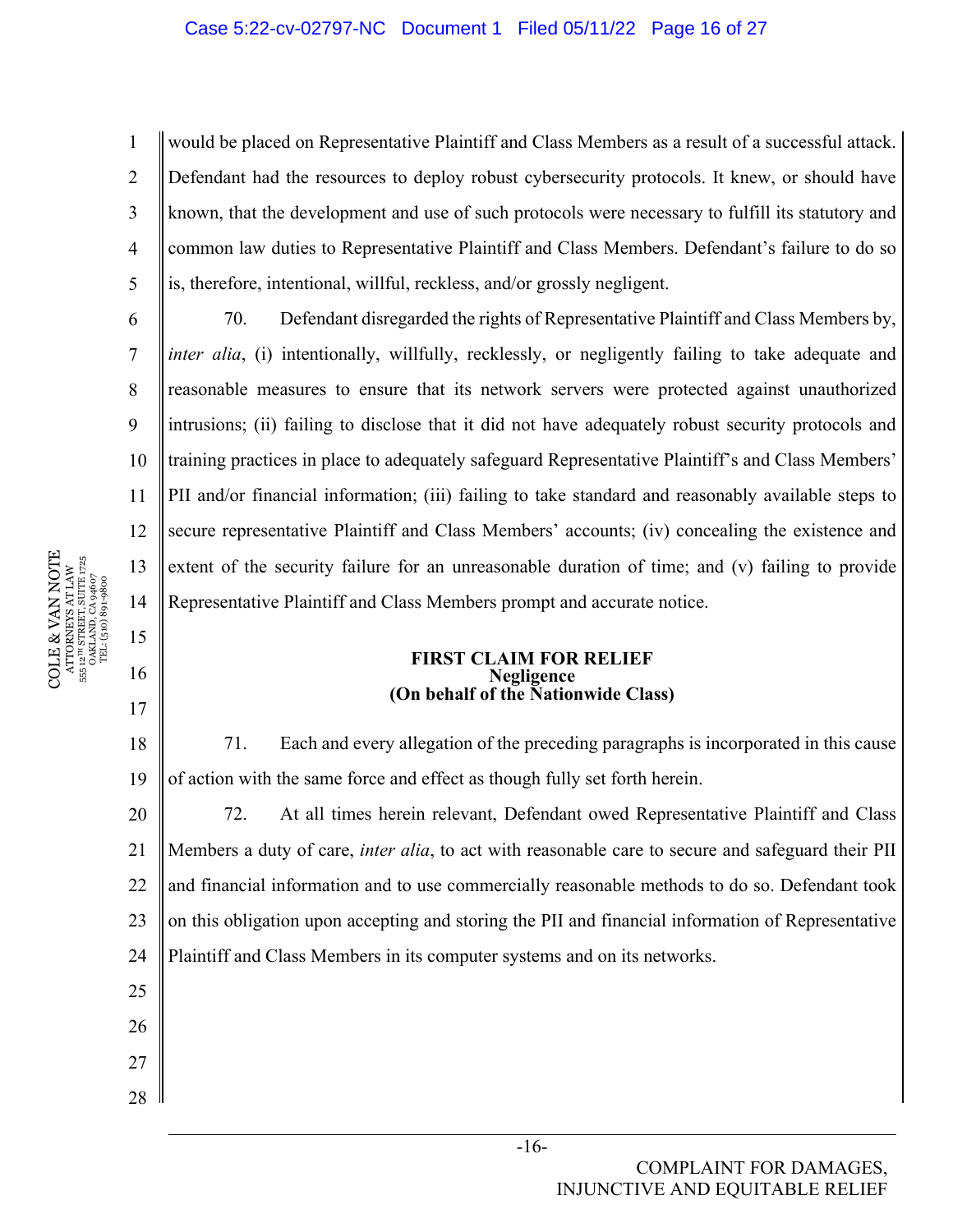73. Among these duties, Defendant was expected:

- a. to exercise reasonable care in obtaining, retaining, securing, safeguarding, deleting and protecting the PII and financial information in its possession;
- b. to protect Representative Plaintiff's and Class Members' PII and financial information using reasonable and adequate security procedures and systems that were/are compliant with industry-standard practices;
- c. to implement processes to quickly detect any breaches and to timely act on warnings about cyber-attacks; and
- d. to promptly notify Representative Plaintiff and Class Members of any data breach, security incident, or intrusion that affected or may have affected their PII and financial information.

74. Defendant knew the PII and financial information was private and confidential. Representative Plaintiff and Class Members were foreseeable and probable victims of these inadequate security practices. As such, Defendant owed a duty of care not to subject Representative Plaintiff and Class Members to an unreasonable risk of harm.

75. Defendant knew or should have known of the risks inherent in collecting and storing PII and financial information, the vulnerabilities of its data security systems, and the importance of adequate security. Defendant knew about numerous, well-publicized cyber-attacks.

19 76. Defendant knew or should have known that its data systems and networks did not adequately safeguard Representative Plaintiff's and Class Members' accounts and PII/financial information.

77. Only Defendant was in the position to ensure that its systems and protocols were sufficient to protect the PII and financial information that Representative Plaintiff and Class Members had entrusted to it.

78. Defendant breached its duties to Representative Plaintiff and Class Members by failing to provide fair, reasonable, or adequate computer systems and data security practices to safeguard the PII and financial information of Representative Plaintiff and Class Members.

26 27 28 79. Because Defendant knew that a breach of its systems could damage millions of individuals, including Representative Plaintiff and Class Members, Defendant had a duty to adequately protect those data systems and the PII and financial information contained thereon.

COLE & VAN NOTE  $\begin{array}{c} \tt ATTORNHS~ATLAW \\ \tt S55~12^{10}~STREIT, SUTER~1725 \\ \tt S51~2^{11}~STREIT, SUTER~1725 \\ \tt DAKLAND, CA\,94607 \\ \tt TEL: (510)~801-9800 \end{array}$ COLE & VAN NOTE 555 12TH STREET, SUITE 1725 ATTORNEYS AT LAW OAKLAND, CA 94607 TEL: (510) 891-9800

1

2

3

4

5

6

7

8

9

10

11

12

13

14

15

16

17

18

20

21

22

23

24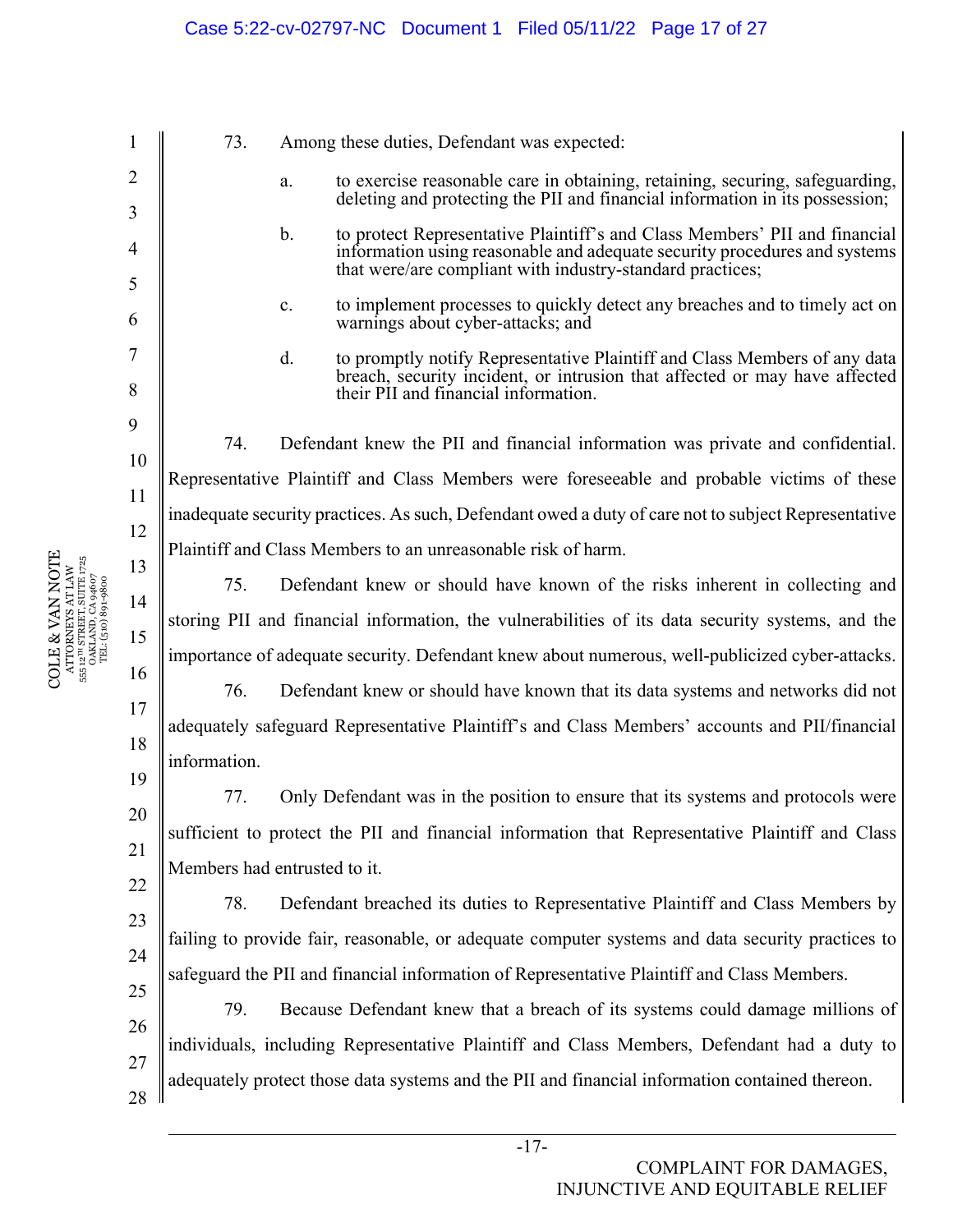1 2 3 4 5 80. Representative Plaintiff's and Class Members' willingness to entrust Defendant with their PII and financial information was predicated on the understanding that Defendant would take adequate security precautions. Moreover, only Defendant had the ability to protect its systems and the PII and financial information they stored on them from attack. Thus, Defendant had a special relationship with Representative Plaintiff and Class Members.

6 7 8 9 10 81. Defendant also had independent duties under state and federal laws that required Defendant to reasonably safeguard Representative Plaintiff's and Class Members' PII and financial information and promptly notify them of any security failures. These "independent duties" are untethered to any contract between Defendant and Representative Plaintiff and/or the remaining Class Members.

82. Defendant breached its general duty of care to Representative Plaintiff and Class Members in, but not necessarily limited to, the following ways:

- a. by failing to provide fair, reasonable, or adequate computer systems and data security practices to safeguard the PII and financial information of Representative Plaintiff and Class Members;
- b. by failing to timely and accurately disclose that Representative Plaintiff's and Class Members' PII and financial information had been improperly acquired or accessed;
- c. by failing to adequately protect and safeguard the PII and financial information by knowingly disregarding standard information security principles, despite obvious risks, and by allowing unmonitored and unrestricted access to unsecured PII and financial information;
- d. by failing to provide adequate supervision and oversight of the PII and financial information with which they were and are entrusted, in spite of the known risk and foreseeable likelihood of breach and misuse, which permitted an unknown third party to gather PII and financial information of Representative Plaintiff and Class Members, misuse the PII and intentionally disclose it to others without consent.
- e. by failing to adequately train its employees to not store PII and financial information longer than absolutely necessary;
- f. by failing to consistently enforce security policies aimed at protecting Representative Plaintiff's and the Class Members' PII and financial information;
- g. by failing to implement processes to quickly detect data breaches, security incidents, or intrusions; and

11

12

13

14

15

16

17

18

19

20

21

22

23

24

25

26

27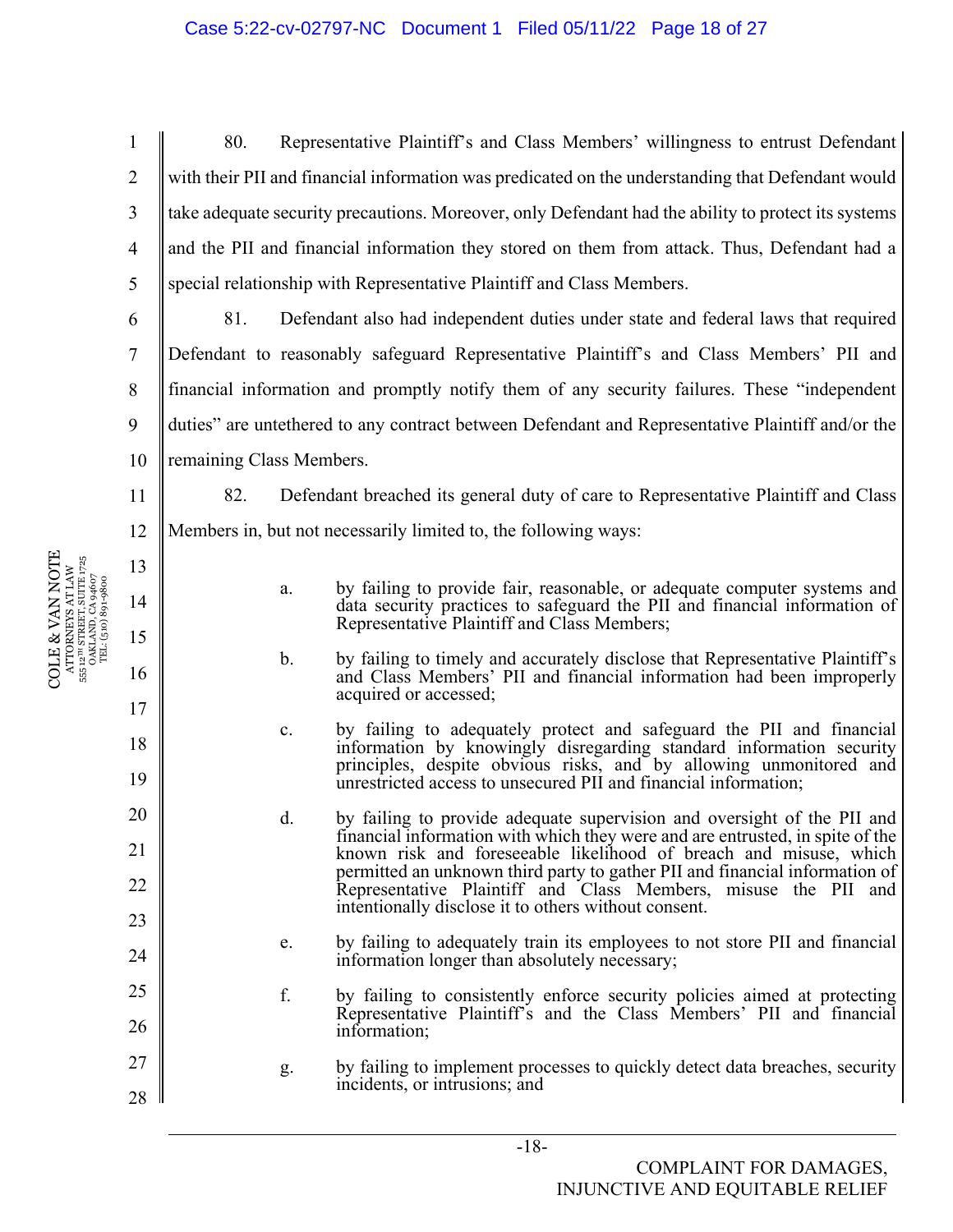h. by failing to encrypt Representative Plaintiff's and Class Members' PII and financial information and monitor user behavior and activity in order to identify possible threats.

83. Defendant's willful failure to abide by these duties was wrongful, reckless and grossly negligent in light of the foreseeable risks and known threats.

84. As a proximate and foreseeable result of Defendant's grossly negligent conduct, Representative Plaintiff and Class Members have suffered damages and are at imminent risk of additional harms and damages (as alleged above).

85. The law further imposes an affirmative duty on Defendant to timely disclose the unauthorized access and theft of the PII and financial information to Representative Plaintiff and Class Members so that they could and/or still can take appropriate measures to mitigate damages, protect against adverse consequences and thwart future misuse of their PII and financial information.

14 15 16 17 18 19 20 86. Defendant breached its duty to notify Representative Plaintiff and Class Members of the unauthorized access by failing to notify Representative Plaintiff and Class Members of any security failures and then by failing and continuing to fail to provide Representative Plaintiff and Class Members sufficient information regarding attacks. To date, Defendant has not provided sufficient information to Representative Plaintiff and Class Members regarding the extent of the unauthorized access and continues to breach its disclosure obligations to Representative Plaintiff and Class Members.

21  $22$ 23 24 87. Further, through its failure to provide timely and clear notification to Representative Plaintiff and Class Members, Defendant prevented Representative Plaintiff and Class Members from taking meaningful, proactive steps to secure their PII and financial information.

25 26 27 28 88. There is a close causal connection between Defendant's failure to implement security measures to protect the accounts, PII, and financial information of Representative Plaintiff and Class Members and the harm suffered, or risk of imminent harm suffered by Representative Plaintiff and Class Members. Representative Plaintiff's and Class Members' PII and financial

 $\begin{array}{c} \text{COLE} \& \text{VAN NOTE} \\\text{ATTORNENS AT LAW} \\\text{s5: } \text{a}^{\text{un} \text{SRREITS}} \text{ SUTE} \text{ J75} \\\text{s5: } \text{a}^{\text{un} \text{SRREITS}} \text{ SUTE} \text{ J75} \\\text{s5: } \text{a}^{\text{un} \text{S}} \text{J81} \text{J81} \text{J83} \\\text{J72} \\\text{T2} \text{L} \text{(510)} \text{S0} \text{9} \text{4607} \end{array}$ COLE & VAN NOTE 555 12TH STREET, SUITE 1725 ATTORNEYS AT LAW OAKLAND, CA 94607 TEL: (510) 891-9800 1

2

3

4

5

6

7

8

9

10

11

12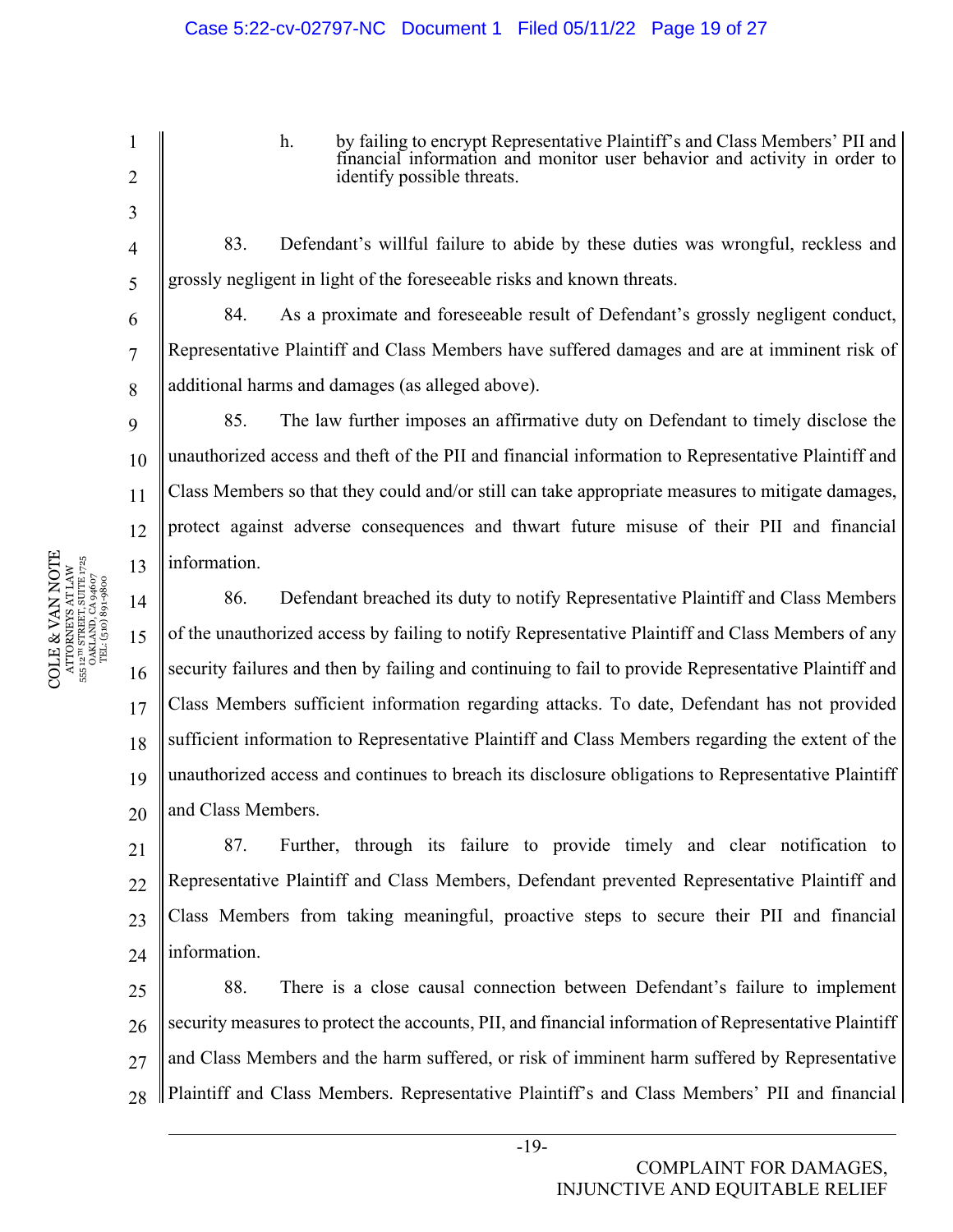#### Case 5:22-cv-02797-NC Document 1 Filed 05/11/22 Page 20 of 27

1 2 3 information was accessed as the proximate result of Defendant's failure to exercise reasonable care in safeguarding such PII and financial information by adopting, implementing, and maintaining appropriate security measures.

89. Defendant's wrongful actions, inactions, and omissions constituted (and continues to constitute) common law negligence.

90. The damages Representative Plaintiff and Class Members have suffered (as alleged above) and will suffer were and are the direct and proximate result of Defendant's grossly negligent conduct.

10 11 12 13 91. Additionally, 15 U.S.C. §45 (FTC Act, Section 5) prohibits "unfair . . . practices in or affecting commerce," including, as interpreted and enforced by the FTC, the unfair act or practice by businesses, such as Defendant, of failing to use reasonable measures to protect PII and financial information. The FTC publications and orders described above also form part of the basis of Defendant's duty in this regard.

14 15 16 17 18 92. Defendant violated 15 U.S.C. §45 by failing to use reasonable measures to protect PII and financial information and not complying with applicable industry standards, as described in detail herein. Defendant's conduct was particularly unreasonable given the nature and amount of PII and financial information it obtained and stored and the foreseeable consequences of the immense damages that would result to Representative Plaintiff and Class Members.

19 20 21 22 23 24 25 26 27 28 93. As a direct and proximate result of Defendant's negligence and negligence *per se*, Representative Plaintiff and Class Members have suffered and will suffer injury, including, but not limited to: (i) actual identity theft; (ii) the loss of the opportunity of how their PII and financial information is used; (iii) the compromise, publication and/or theft of their PII and financial information; (iv) out-of-pocket expenses associated with the prevention, detection and recovery from identity theft, tax fraud and/or unauthorized use of their PII and financial information; (v) lost opportunity costs associated with effort expended and the loss of productivity; (vi) addressing and attempting to mitigate actual and future consequences, including, but not limited to, efforts spent researching ways to prevent, detect, contest and/or recover from embarrassment and identity If the fit, (vii) the continued risk to their PII and financial information, which may remain in

 $\begin{array}{c} \text{COLE} \& \text{VAN NOTE} \\\text{ATTORNENS AT LAW} \\\text{s5: } \text{a}^{\text{un} \text{SRREITS}} \text{ SUTE} \text{ J75} \\\text{s5: } \text{a}^{\text{un} \text{SRREITS}} \text{ SUTE} \text{ J75} \\\text{s5: } \text{a}^{\text{un} \text{S}} \text{J81} \text{J81} \text{J83} \\\text{J72} \\\text{T2} \text{L} \text{(510)} \text{S0} \text{9} \text{4607} \end{array}$ COLE & VAN NOTE 555 12TH STREET, SUITE 1725 ATTORNEYS AT LAW OAKLAND, CA 94607 TEL: (510) 891-9800 4

5

6

7

8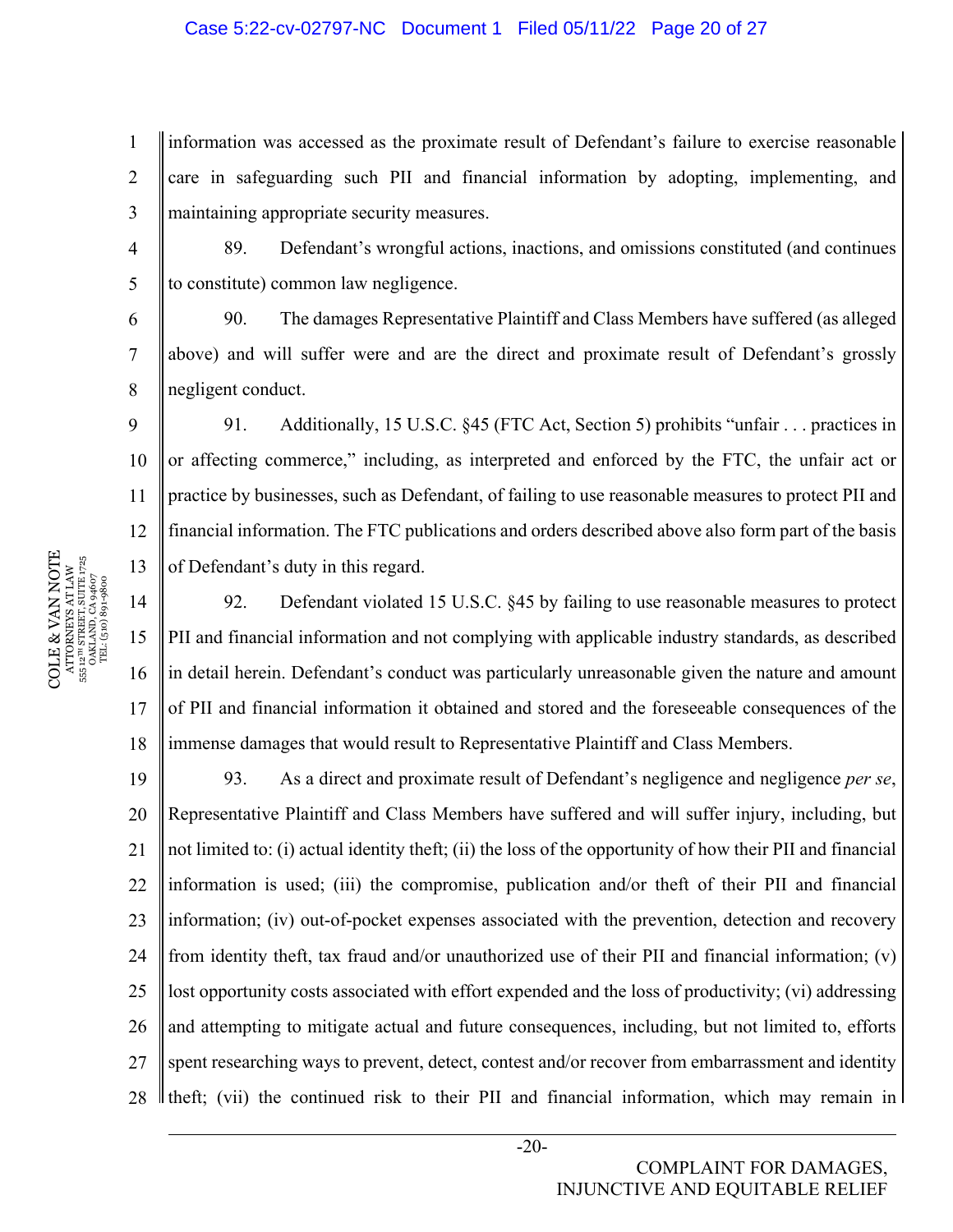#### Case 5:22-cv-02797-NC Document 1 Filed 05/11/22 Page 21 of 27

1 2 3 4 5 Defendant's possession and be the subject of further unauthorized disclosures so long as Defendant fails to undertake adequate measures to protect Representative Plaintiff's and Class Members' PII and financial information; and (viii) future costs (e.g., time, effort, money) that may/will be expended to prevent, detect, contest and/or repair the harm(s) attendant to the compromise of Representative Plaintiff's and Class Members' PII and financial information.

94. As a direct and proximate result of Defendant's negligence and negligence *per se*, Representative Plaintiff and Class Members have suffered and will continue to suffer other forms of injury and/or harm, including, but not limited to, anxiety, emotional distress, loss of privacy, and other economic and non-economic losses.

10 11 12 13 14 15 95. Additionally, as a direct and proximate result of Defendant's negligence and negligence *per se*, Representative Plaintiff and Class Members have suffered and will suffer the continued risks of exposure of their PII and financial information, which remain in Defendant's possession and are subject to further unauthorized disclosures so long as Defendant fails to undertake appropriate and adequate measures to protect the PII and financial information in its continued possession.

#### **SECOND CLAIM FOR RELIEF Breach of Implied Contract (On behalf of the Nationwide Class)**

19 20 96. Each and every allegation of the preceding paragraphs is incorporated in this cause of action with the same force and effect as though fully set forth herein.

21 22 23 24 97. Through its course of conduct, Defendant, Representative Plaintiff and Class Members entered into implied contracts for Defendant to implement data security adequate to safeguard and protect the privacy of Representative Plaintiff's and Class Members' PII and financial information.

25 26 27 98. Defendant required Representative Plaintiff and Class Members to provide and entrust their PII and financial information, including full names and credit/debit card information to purchase products/services.

28

COLE & VAN NOTE  $\begin{array}{c} {\text{ATTORNEXS AT LAW}} \\ 555 \text{ } 12^{\text{7H}} \text{ } \text{STRERT, } \text{SUTE } 1725 \\ \text{OAKLAND, CA 94607} \\ \text{TEL: (510) 891-9800} \end{array}$ COLE & VAN NOTE 555 12TH STREET, SUITE 1725 ATTORNEYS AT LAW OAKLAND, CA 94607 TEL: (510) 891-9800 555

6

7

8

9

16

17

18

# -21-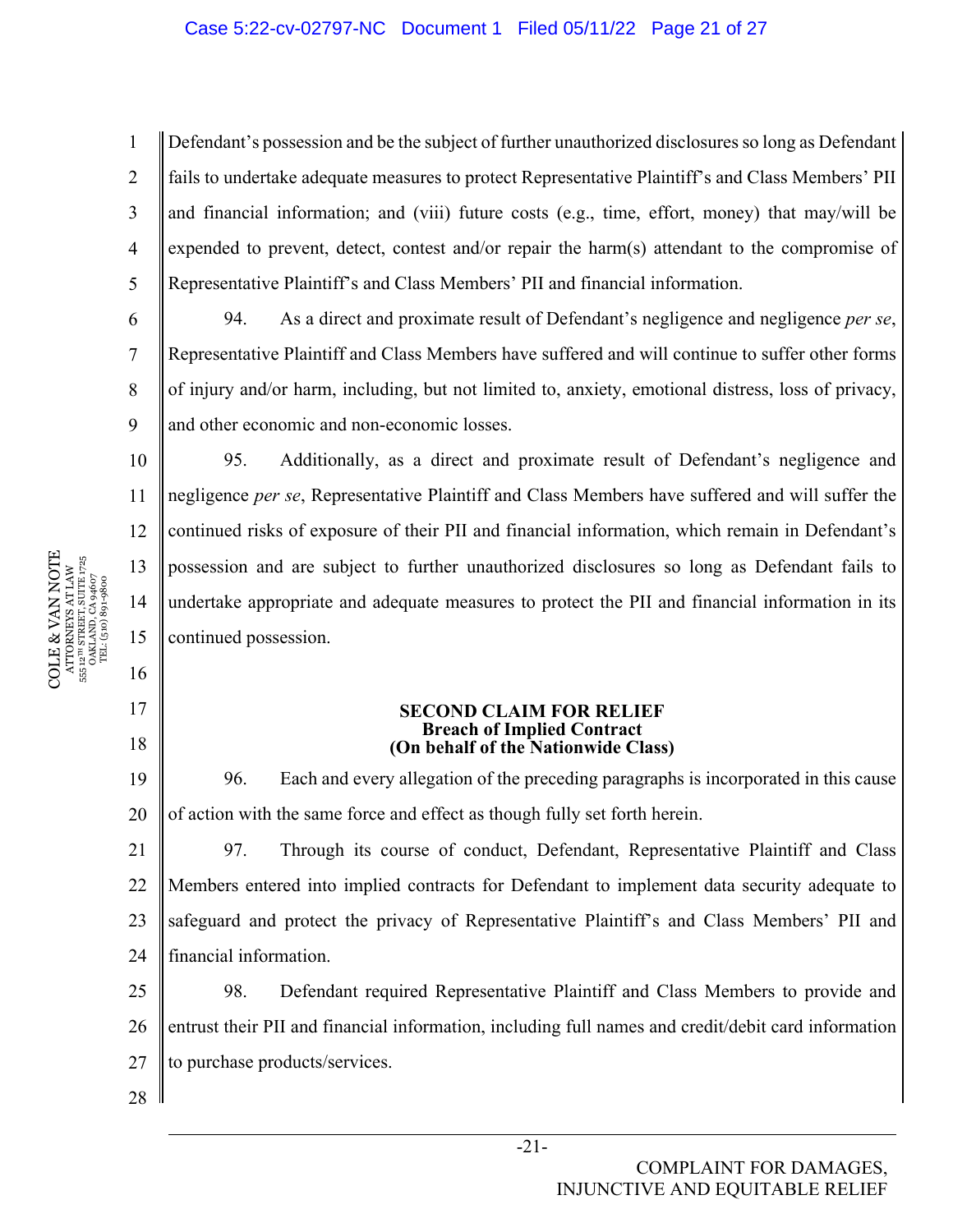4 99. Defendant solicited and invited Representative Plaintiff and Class Members to provide their PII and financial information as part of Defendant's regular business practices. Representative Plaintiff and Class Members accepted Defendant's offers and provided their PII and financial information to Defendant.

10 100. As a condition of being direct customers of Defendant, Representative Plaintiff and Class Members provided and entrusted their PII and financial information to Defendant. In so doing, Representative Plaintiff and Class Members entered into implied contracts with Defendant by which Defendant agreed to safeguard and protect such non-public information, to keep such information secure and confidential, and to timely and accurately notify Representative Plaintiff and Class Members if their data had been breached and compromised or stolen.

101. A meeting of the minds occurred when Representative Plaintiff and Class Members agreed to, and did, provide their PII and financial information to Defendant, in exchange for, amongst other things, the protection of their PII and financial information.

14 102. Representative Plaintiff and Class Members fully performed their obligations under the implied contracts with Defendant.

16 17 18 19 103. Defendant breached the implied contracts it made with Representative Plaintiff and Class Members by failing to safeguard and protect their PII and financial information and by failing to provide timely and accurate notice to them that their PII and financial information was compromised as a result of the attack.

20 21 22 23 24 25 26 104. As a direct and proximate result of Defendant's above-described breach of implied contract, Representative Plaintiff and Class Members have suffered (and will continue to suffer) (a) ongoing, imminent, and impending threat of identity theft crimes, fraud, and abuse, resulting in monetary loss and economic harm; (b) actual identity theft crimes, fraud, and abuse, resulting in monetary loss and economic harm; (c) loss of the confidentiality of the stolen confidential data; (d) the illegal sale of the compromised data on the dark web; (e) lost work time; and (f) other economic and non-economic harm.

- 27
- 28

 $\begin{array}{c} \text{COLE} \& \text{VAN NOTE} \\\text{ATTORNENS AT LAW} \\\text{s5: } \text{a}^{\text{un} \text{SRREITS}} \text{ SUTE} \text{ J75} \\\text{s5: } \text{a}^{\text{un} \text{SRREITS}} \text{ SUTE} \text{ J75} \\\text{s5: } \text{a}^{\text{un} \text{S}} \text{J81} \text{J81} \text{J83} \\\text{J72} \\\text{T2} \text{L} \text{(510)} \text{S0} \text{9} \text{4607} \end{array}$ COLE & VAN NOTE 555 12TH STREET, SUITE 1725 ATTORNEYS AT LAW OAKLAND, CA 94607 TEL: (510) 891-9800 1

2

3

5

6

7

8

9

11

12

13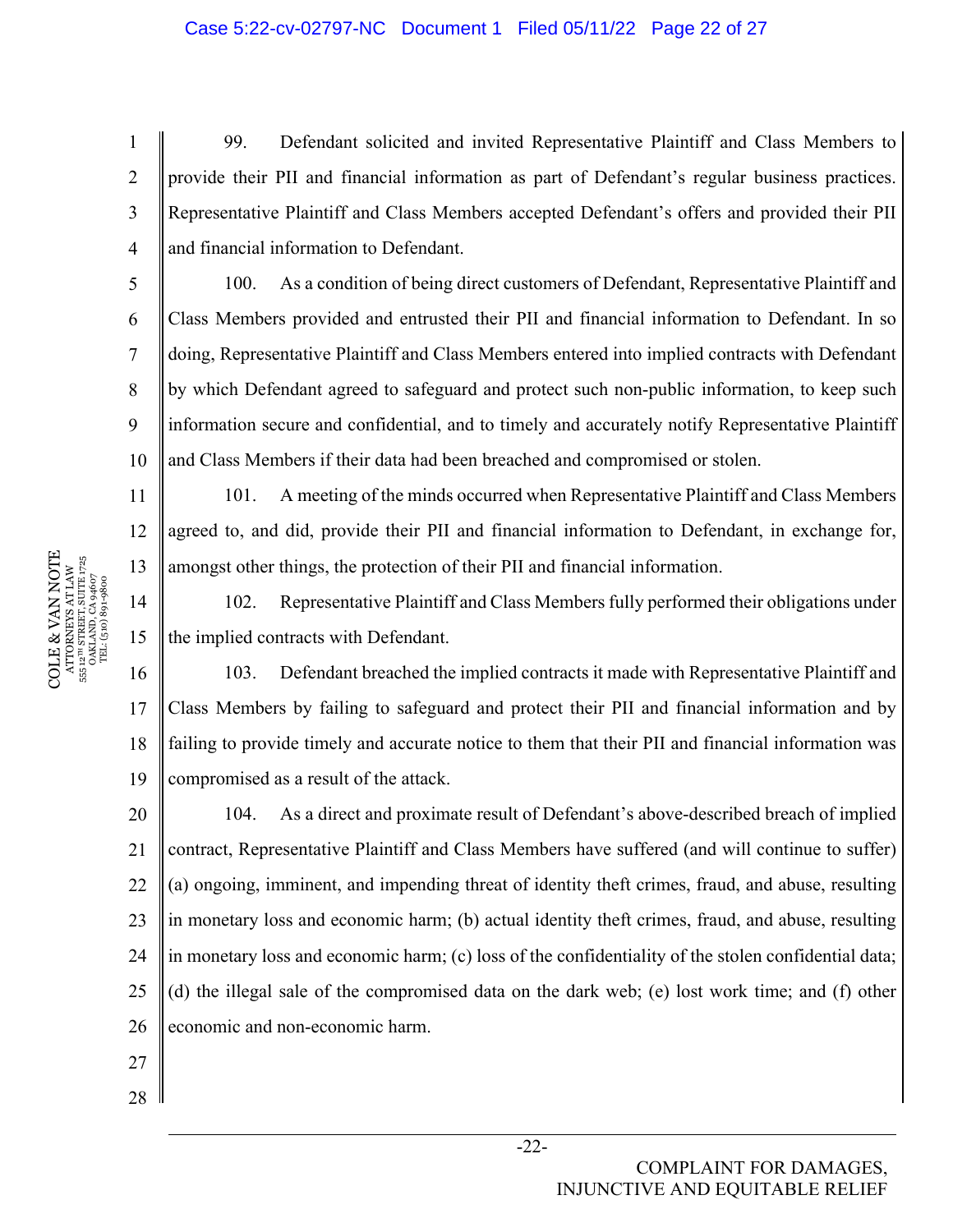1 2 3 4 5 6 7 8 9 10 11 12 13 14 15 16 17 18 19 20 21 22 23 24  $25$ **THIRD CLAIM FOR RELIEF Breach of the Implied Covenant of Good Faith and Fair Dealing (On behalf of the Nationwide Class)**  105. Each and every allegation of the preceding paragraphs is incorporated in this cause of action with the same force and effect as though fully set forth herein. 106. Every contract has an implied covenant of good faith and fair dealing. This implied covenant is an independent duty and may be breached even when there is no breach of a contract's actual and/or express terms. 107. Representative Plaintiff and Class Members have complied with and performed all conditions of their contracts with Defendant. 108. Defendant breached the implied covenant of good faith and fair dealing by failing to maintain adequate computer systems and data security practices to safeguard PII and financial information, failing to timely and accurately disclose the security breach to Representative Plaintiff and Class Members and continued acceptance of PII and financial information and storage of other personal information after Defendant knew, or should have known, of the security vulnerabilities of the systems that were exploited. 109. Defendant acted in bad faith and/or with malicious motive in denying Representative Plaintiff and Class Members the full benefit of their bargains as originally intended by the parties, thereby causing them injury in an amount to be determined at trial. **FOURTH CLAIM FOR RELIEF Unjust Enrichment (On behalf of the Nationwide Class)**  110. Each and every allegation of the preceding paragraphs is incorporated in this cause of action with the same force and effect as though fully set forth herein. 111. By its wrongful acts and omissions described herein, Defendant has obtained a benefit by unduly taking advantage of Representative Plaintiff and Class Members.

26 27 28 112. Defendant, prior to and at the time Representative Plaintiff and Class Members entrusted their PII and financial information to Defendant for the purpose of buying/selling goods

COLE & VAN NOTE  $\begin{array}{c} {\text{ATTORNEXS AT LAW}} \\ 555\text{ }12^{\text{7H}}\text{ STRERT, SUTE 1725} \\ 0\text{AKLAND, CA 94607} \\ \text{TEL: (510) 891-9800} \end{array}$ COLE & VAN NOTE 555 12TH STREET, SUITE 1725 ATTORNEYS AT LAW OAKLAND, CA 94607 TEL: (510) 891-9800 555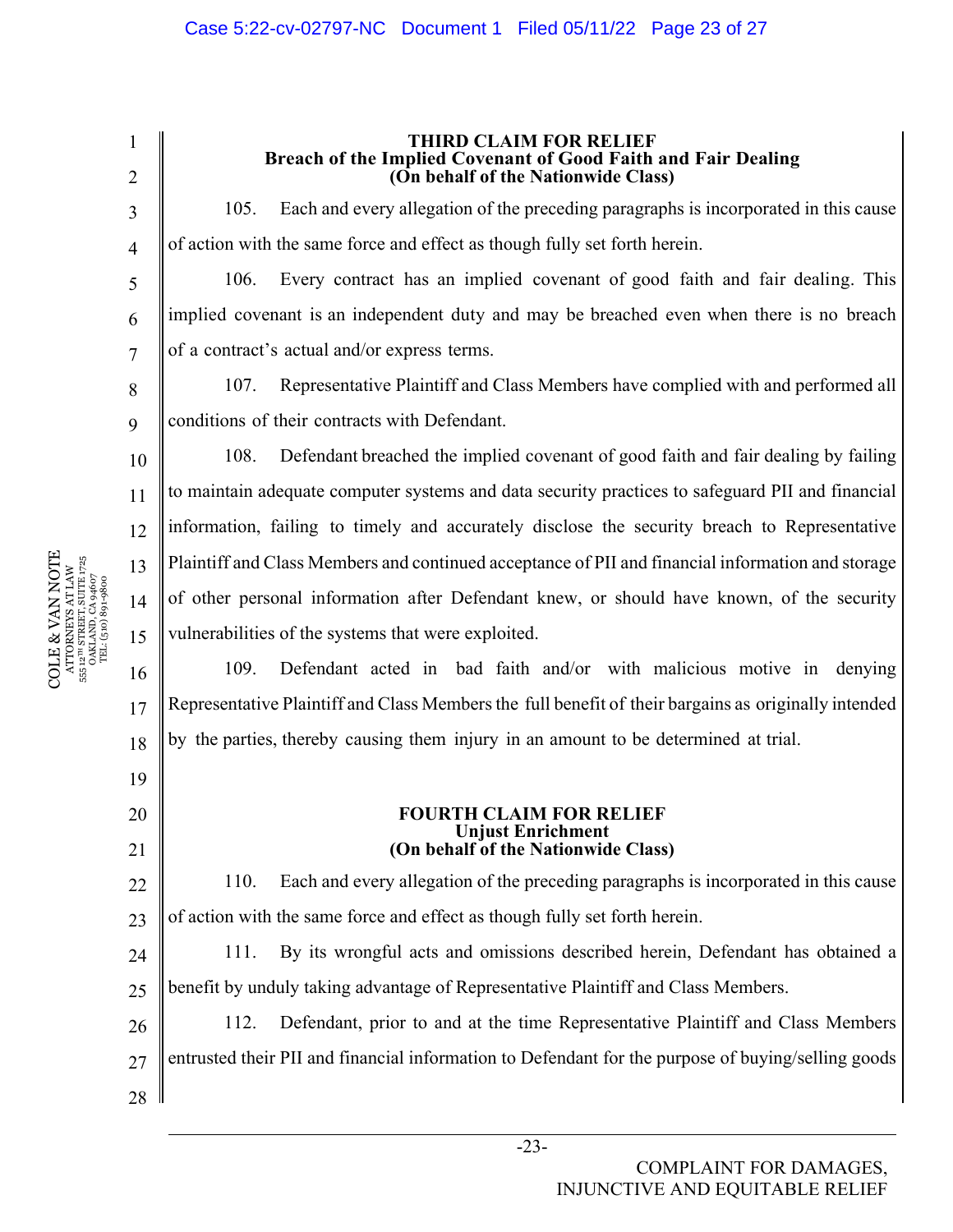#### Case 5:22-cv-02797-NC Document 1 Filed 05/11/22 Page 24 of 27

through Defendant's app, caused Representative Plaintiff and Class Members to reasonably believe that Defendant would keep such PII and financial information secure.

113. Defendant was aware, or should have been aware, that reasonable consumers would have wanted their PII and financial information kept secure and would not have contracted with Defendant, directly or indirectly, had they known that Defendant's information systems were substandard for that purpose.

114. Defendant was also aware that, if the substandard condition of and vulnerabilities in its information systems were disclosed, it would negatively affect Representative Plaintiff's and Class Members' decisions to seek services therefrom.

10 16 115. Defendant failed to disclose facts pertaining to its substandard information systems, defects, and vulnerabilities therein before Representative Plaintiff and Class Members made their decisions to make purchases, engage in commerce therewith, and seek services or information. Instead, Defendant suppressed and concealed such information. By concealing and suppressing that information, Defendant denied Representative Plaintiff and Class Members the ability to make a rational and informed purchasing decision and took undue advantage of Representative Plaintiff and Class Members.

17 18 19 20 21 116. Defendant was unjustly enriched at the expense of Representative Plaintiff and Class Members. Defendant received profits, benefits, and compensation, in part, at the expense of Representative Plaintiff and Class Members. By contrast, Representative Plaintiff and Class Members did not receive the benefit of their bargain because they paid for products/services that did not satisfy the purposes for which they bought/sought them.

 $22$ 23 24 117. Since Defendant's profits, benefits, and other compensation were obtained by improper means, Defendant is not legally or equitably entitled to retain any of the benefits, compensation or profits they realized from these transactions.

25 26 27 28 118. Representative Plaintiff and Class Members seek an Order of this Court requiring Defendant to refund, disgorge, and pay as restitution any profits, benefits, and other compensation obtained by Defendant from its wrongful conduct and/or the establishment of a constructive trust from which Representative Plaintiff and Class Members may seek restitution.

 $\begin{array}{c} \text{COLE} \& \text{VAN NOTE} \\\text{ATTORNENS AT LAW} \\\text{s5: } \text{a}^{\text{un} \text{SRREITS}} \text{ SUTE} \text{ J75} \\\text{s5: } \text{a}^{\text{un} \text{SRREITS}} \text{ SUTE} \text{ J75} \\\text{s5: } \text{a}^{\text{un} \text{S}} \text{J81} \text{J81} \text{J83} \\\text{J72} \\\text{T2} \text{L} \text{(510)} \text{S0} \text{9} \text{4607} \end{array}$ COLE & VAN NOTE 555 12TH STREET, SUITE 1725 ATTORNEYS AT LAW OAKLAND, CA 94607 TEL: (510) 891-9800 1

2

3

4

5

6

7

8

9

11

12

13

14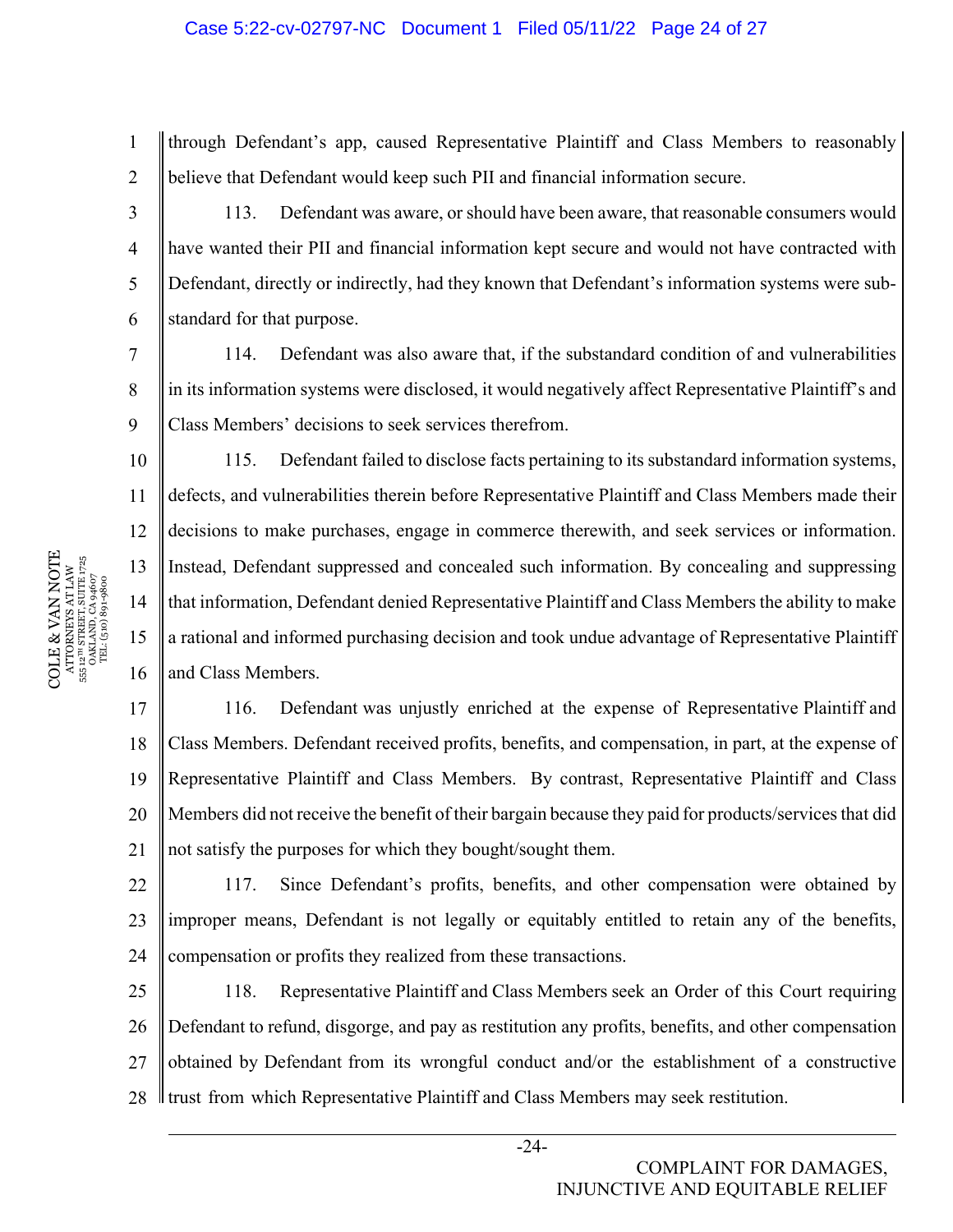1 2 3 4 5 6 7 8 9 10 11 12 13 14 15 16 17 18 19 20 21 22 23 24 25 26 27 28 **RELIEF SOUGHT WHEREFORE,** Representative Plaintiff, individually and on behalf and each member of the proposed National Class and any subclasses, respectfully request that the Court enter judgment in favor of the Plaintiff Class(es) and for the following specific relief against Defendant as follows: 1. That the Court declare, adjudge, and decree that this action is a proper class action and certify each of the proposed classes and/or any other appropriate subclasses under F.R.C.P. Rule 23 (b)(1), (b)(2), and/or (b)(3), including appointment of Representative Plaintiff's counsel as Class Counsel; 2. For an award of damages, including actual, nominal, and consequential damages, as allowed by law in an amount to be determined; 3. That the Court enjoin Defendant, ordering them to cease and desist from unlawful activities in further violation of California Business and Professions Code §17200, *et seq*.; 4. For equitable relief enjoining Defendant from engaging in the wrongful conduct complained of herein pertaining to the misuse and/or disclosure of Representative Plaintiff's and Class Members' PII, and from refusing to issue prompt, complete, any accurate disclosures to Representative Plaintiff and Class Members; 5. For injunctive relief requested by Representative Plaintiff, including but not limited to, injunctive and other equitable relief as is necessary to protect the interests of Representative Plaintiff and Class Members, including but not limited to an Order: a. prohibiting Defendant from engaging in the wrongful and unlawful acts described herein; b. requiring Defendant to protect, including through encryption, all data collected through the course of business in accordance with all applicable regulations, industry standards, and federal, state or local laws; c. requiring Defendant to delete and purge the PII of Representative Plaintiff and Class Members unless Defendant can provide to the Court reasonable justification for the retention and use of such information when weighed against the privacy interests of Representative Plaintiff and Class Members; d. requiring Defendant to implement and maintain a comprehensive Information Security Program designed to protect the confidentiality and integrity of Representative Plaintiff's and Class Members' PII;

COLE & VAN NOTE ATTORNEYS AT LAW 555 12TH STREET, SUITE 1725 OAKLAND, CA 94607 TEL: (510) 891-9800

COLE & VAN NOTE

 $\begin{array}{c} \text{ATTORNEXS AT LAW} \\ \text{555 } 12^{\text{1H}} \text{ STRERT, SUTE } 1725 \\ \text{OAKLAND, CA } 94607 \\ \text{TEL: (510)} \text{891-9800} \end{array}$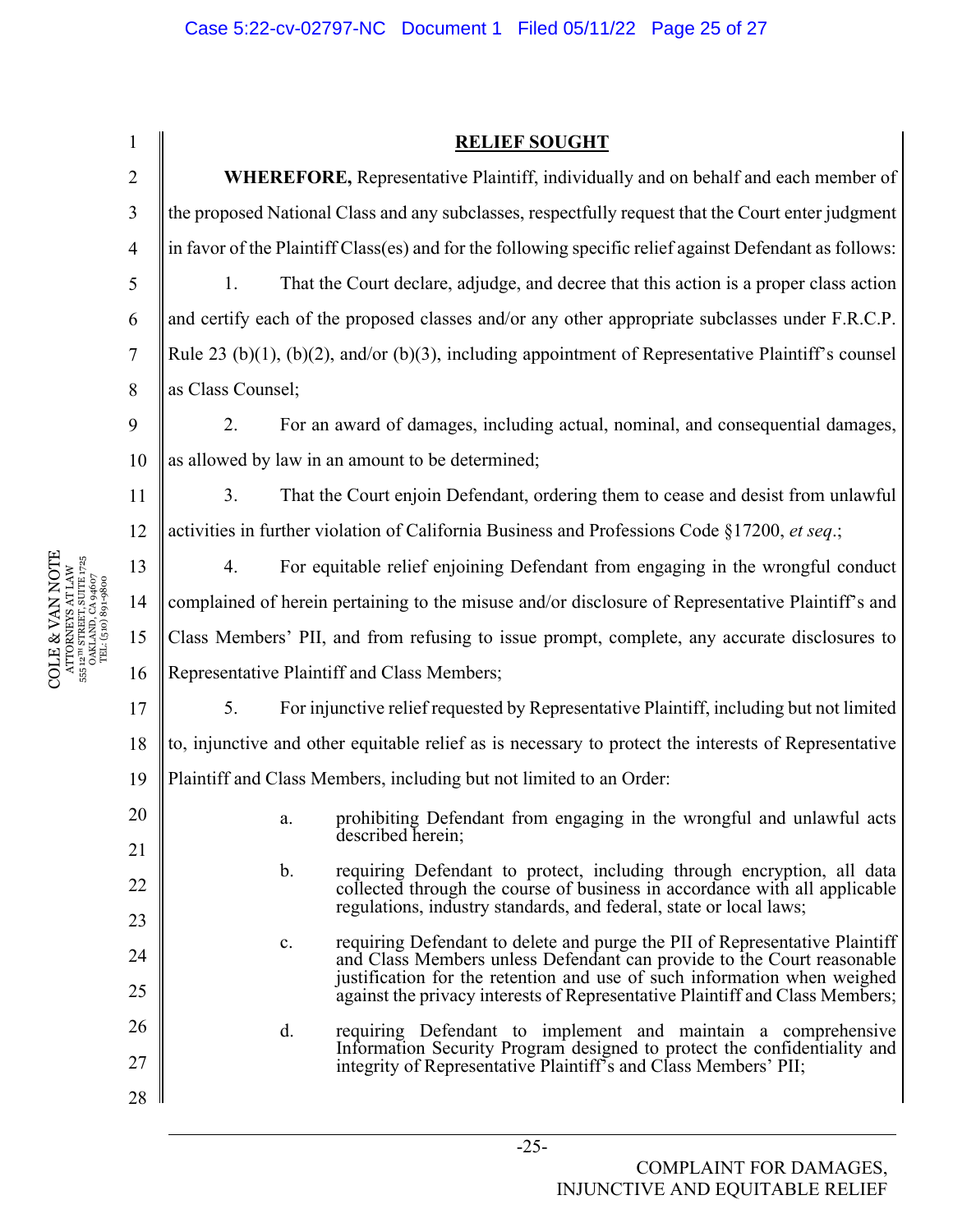1 2 3 4 5 6 7 8 9 10 11 12 13 14 15 16 17 18 19 20 21 22 23 24 25 26 27 28 e. requiring Defendant to engage independent third party security auditors and internal personnel to run automated security monitoring, simulated attacks, penetration tests, and audits on Defendant's systems on a periodic basis; f. prohibiting Defendant from maintaining Representative Plaintiff's and Class Members' PII on a cloud-based database; g. requiring Defendant to segment data by creating firewalls and access controls so that, if one area of Defendant's network is compromised, hackers cannot gain access to other portions of Defendant's systems; h. requiring Defendant to conduct regular database scanning and securing checks; i. requiring Defendant to establish an information security training program that includes at least annual information security training for all employees, with additional training to be provided as appropriate based upon the employees' respective responsibilities with handling PII, as well as protecting the PII of Representative Plaintiff and Class Members; j. requiring Defendant to implement a system of tests to assess its respective employees' knowledge of the education programs discussed in the preceding subparagraphs, as well as randomly and periodically testing employees' compliance with Defendant's policies, programs, and systems for protecting personal identifying information; k. requiring Defendant to implement, maintain, review, and revise as necessary a threat management program to appropriately monitor Defendant's networks for internal and external threats, and assess whether monitoring tools are properly configured, tested, and updated; l. requiring Defendant to meaningfully educate all Class Members about the threats that they face as a result of the loss of their confidential personal identifying information to third parties, as well as the steps affected individuals must take to protect themselves. 6. For prejudgment interest on all amounts awarded, at the prevailing legal rate; 7. For an award of attorneys' fees, costs, and litigation expenses, as allowed by law; 8. For all other Orders, findings, and determinations identified and sought in this Complaint.

COLE & VAN NOTE ATTORNEYS AT LAW 555 12TH STREET, SUITE 1725 OAKLAND, CA 94607 TEL: (510) 891-9800

**COLE & VAN NOTE** 

 $\begin{array}{c} \text{ATTORNRYSS AT LAW} \\ \text{555 } \text{12}^{\text{7H}} \text{ STRERT, SUTE } \text{1725} \\ \text{OAKLAND, CA 94607} \\ \text{TEL: (510)} \text{891-9800} \end{array}$